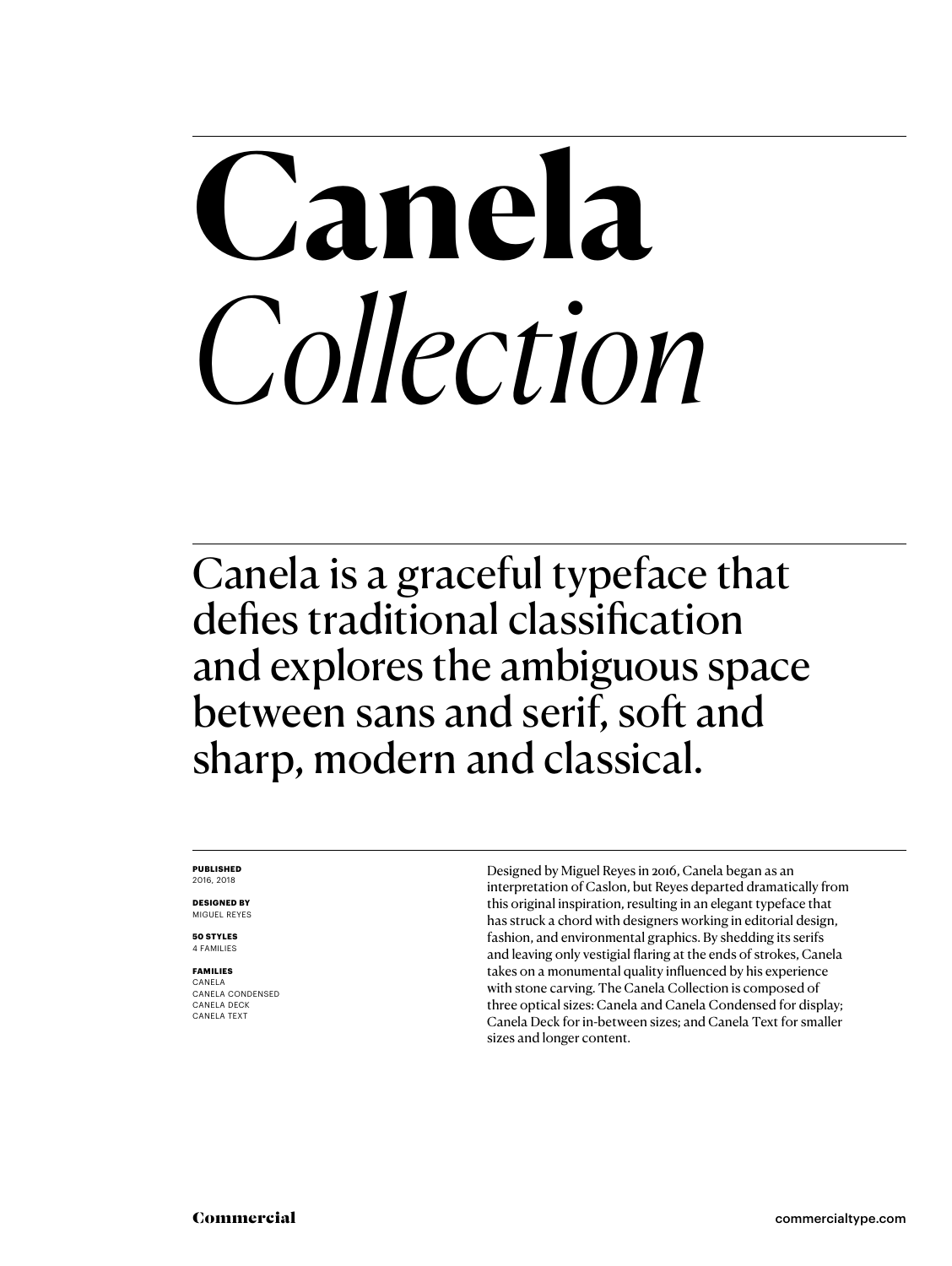**RECOMMENDED MINIMUM & MAXIMUM SIZES**

| CANELA TEXT, 8-18 PT | THE ENGLISH EAST INDIA COMPANY was established in 1600 and granted the Royal Charter |
|----------------------|--------------------------------------------------------------------------------------|
|                      | by Queen Elizabeth I. These first several voyages which they                         |
|                      | had fitted out for India, centred mainly around silks                                |
|                      | cotton, rum, and opium. In 1604 they banded                                          |

CANELA DECK, 18 – 40 PT

### Through the enmities of new competitors Several mishaps befell this crew During a new voyage

CANELA, 40 PT+

# Economy wonks epaintin  $\mathbf{T}$

New national electorate Powerful toolset FEATIRE

CANELA CONDENSED, 40 PT+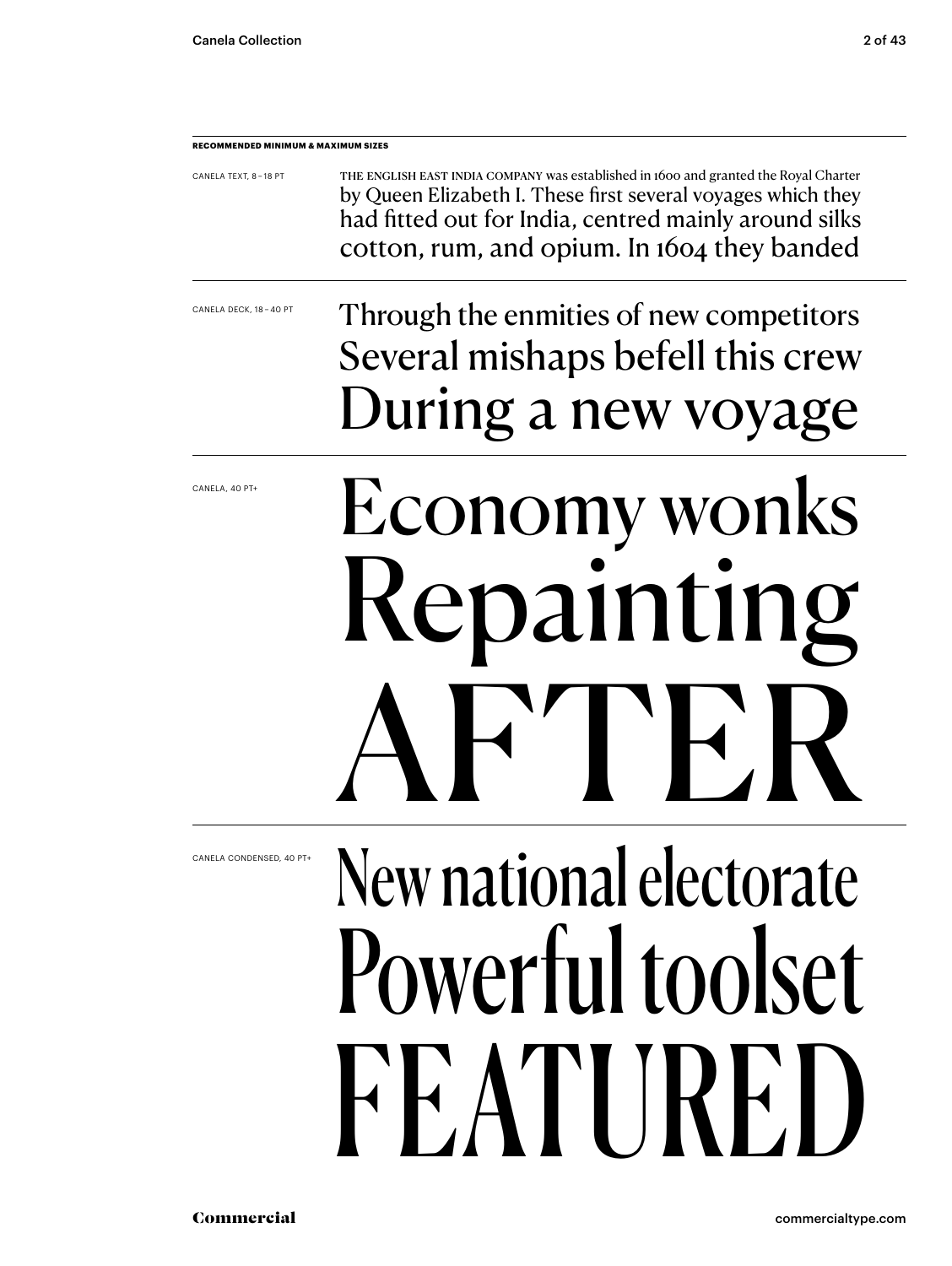# **Canela**

Canela is a graceful display typeface that defies traditional classification. Designed by Miguel Reyes, its forms explore the ambiguous space between sans and serif, soft and sharp, modern and classical.

#### **PUBLISHED** 2016

**DESIGNED BY** MIGUEL REYES

**12 STYLES** 6 WEIGHTS W/ ITALICS

#### **FEATURES**

PROPORTIONAL LINING/OLDSTYLE FIGURES FRACTIONS (PREBUILT AND ARBITRARY) SUPERSCRIPT/SUBSCRIPT

Canela began as an interpretation of Caslon, but Reyes gradually took the family in a new and unexpected direction, shedding its serifs and leaving only vestigial flaring at the ends of strokes, which take on a monumental quality influenced by his experience with stone carving. In its lightest weight, Canela is made delicate by its gently flared strokes. As the weight increases, it takes on an entirely different feeling of warmth with a quiet confidence. The italic features a set of alternate forms which gives designers a choice between a sharper or softer overall style. Canela is best suited for setting large display type with its companions Canela Deck and Canela Text designed for smaller uses.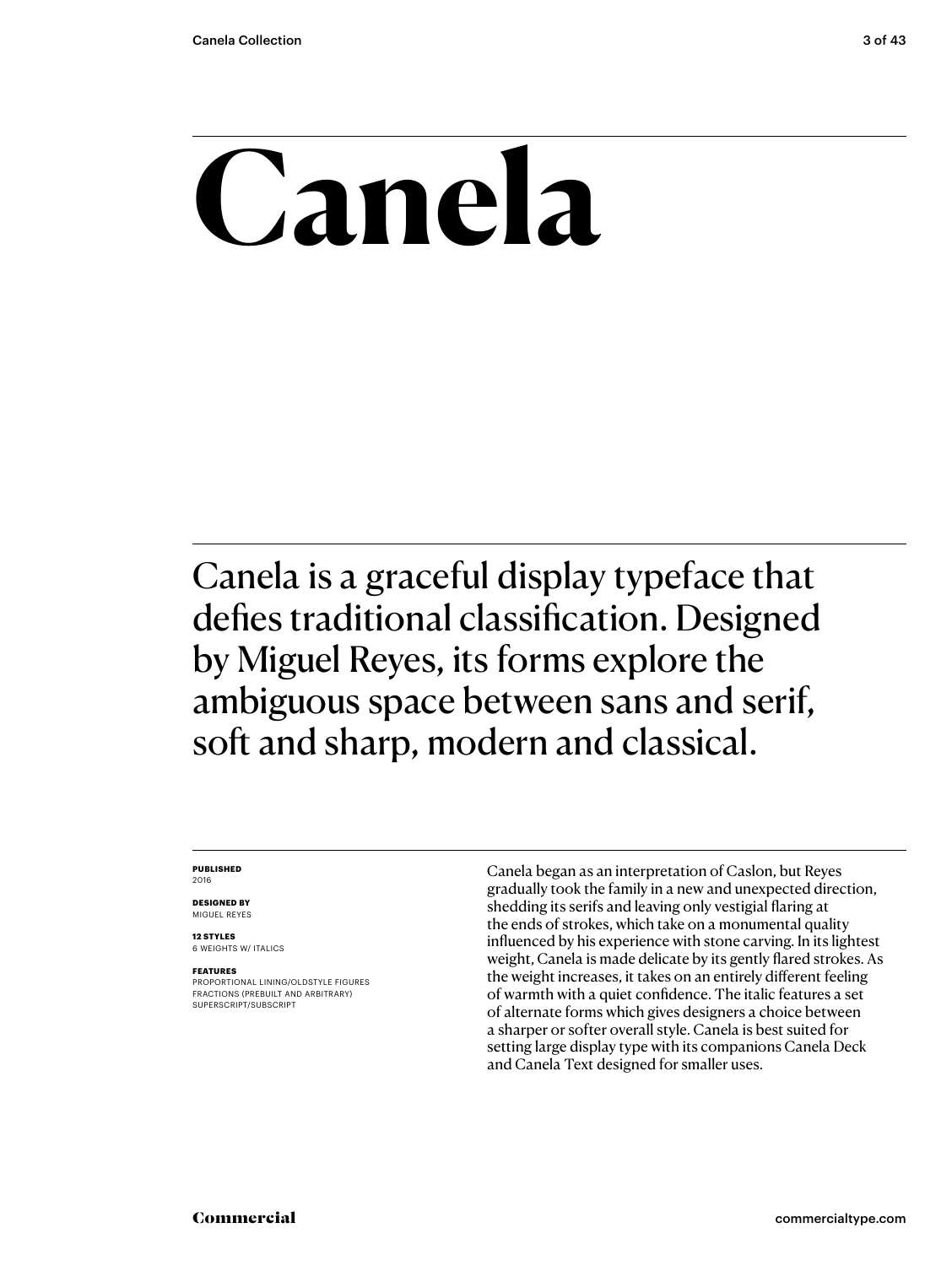Canela Thin *Canela Thin Italic* Canela Light *Canela Light Italic* Canela Regular *Canela Regular Italic* Canela Medium *Canela Medium Italic* **Canela Bold** *Canela Bold Italic* Canela Black *Canela Black Italic*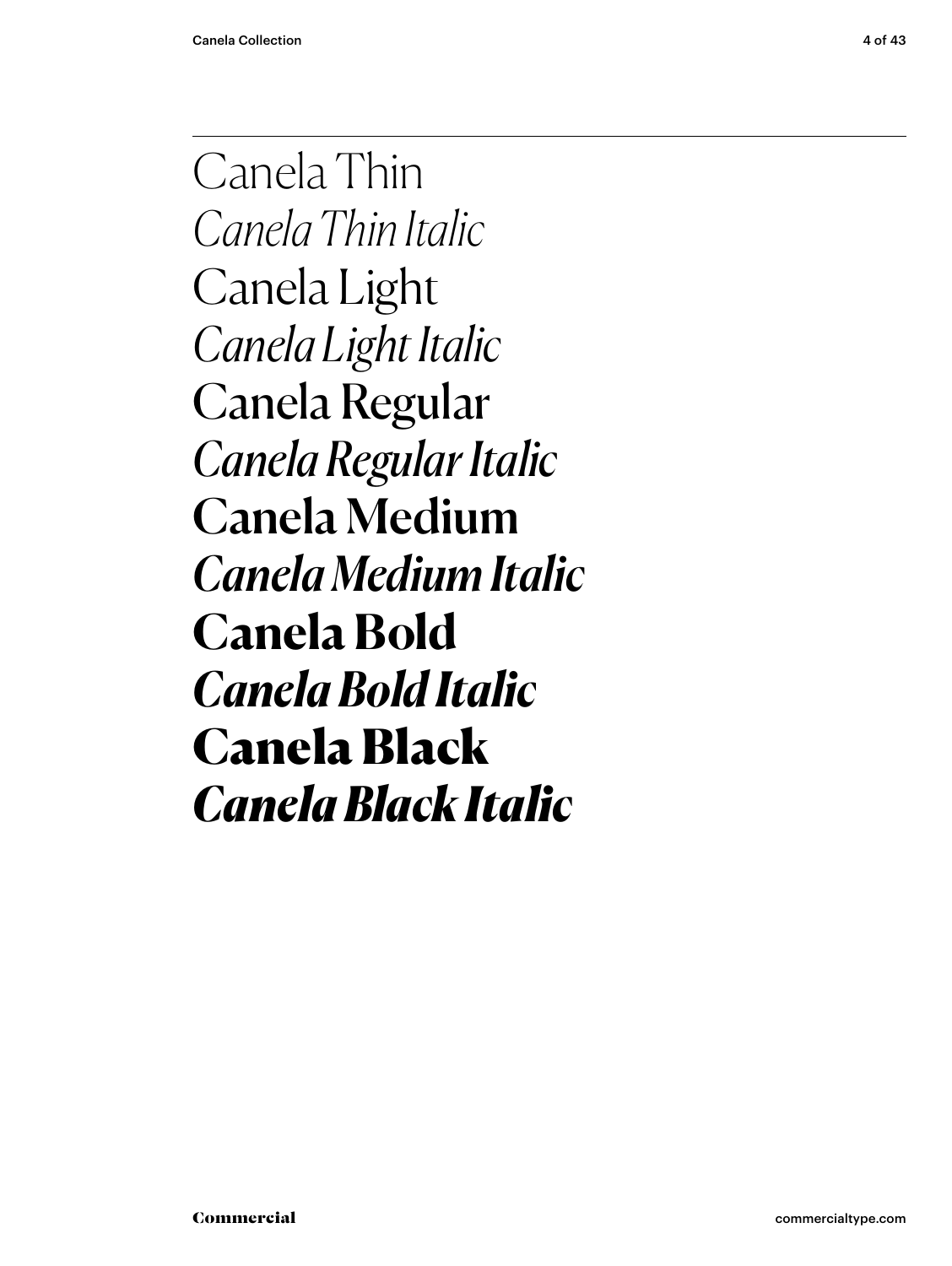



CANELA THIN ITALIC, 100 PT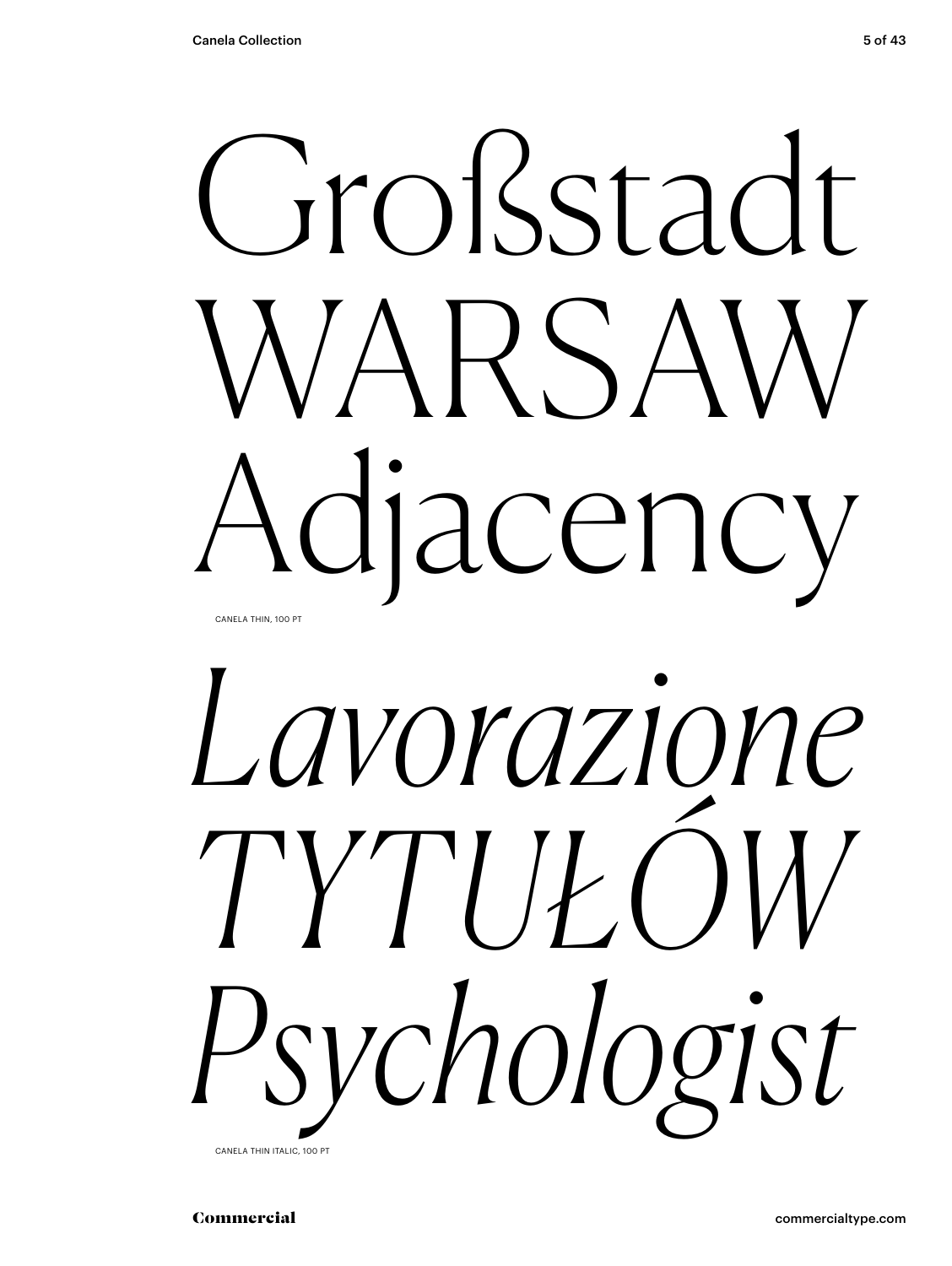# Questions PRIMARY Teknolojik

CANELA LIGHT, 100 PT

# *Aranshahik KLÆÐNAÐ Transforma*

CANELA LIGHT ITALIC, 100 PT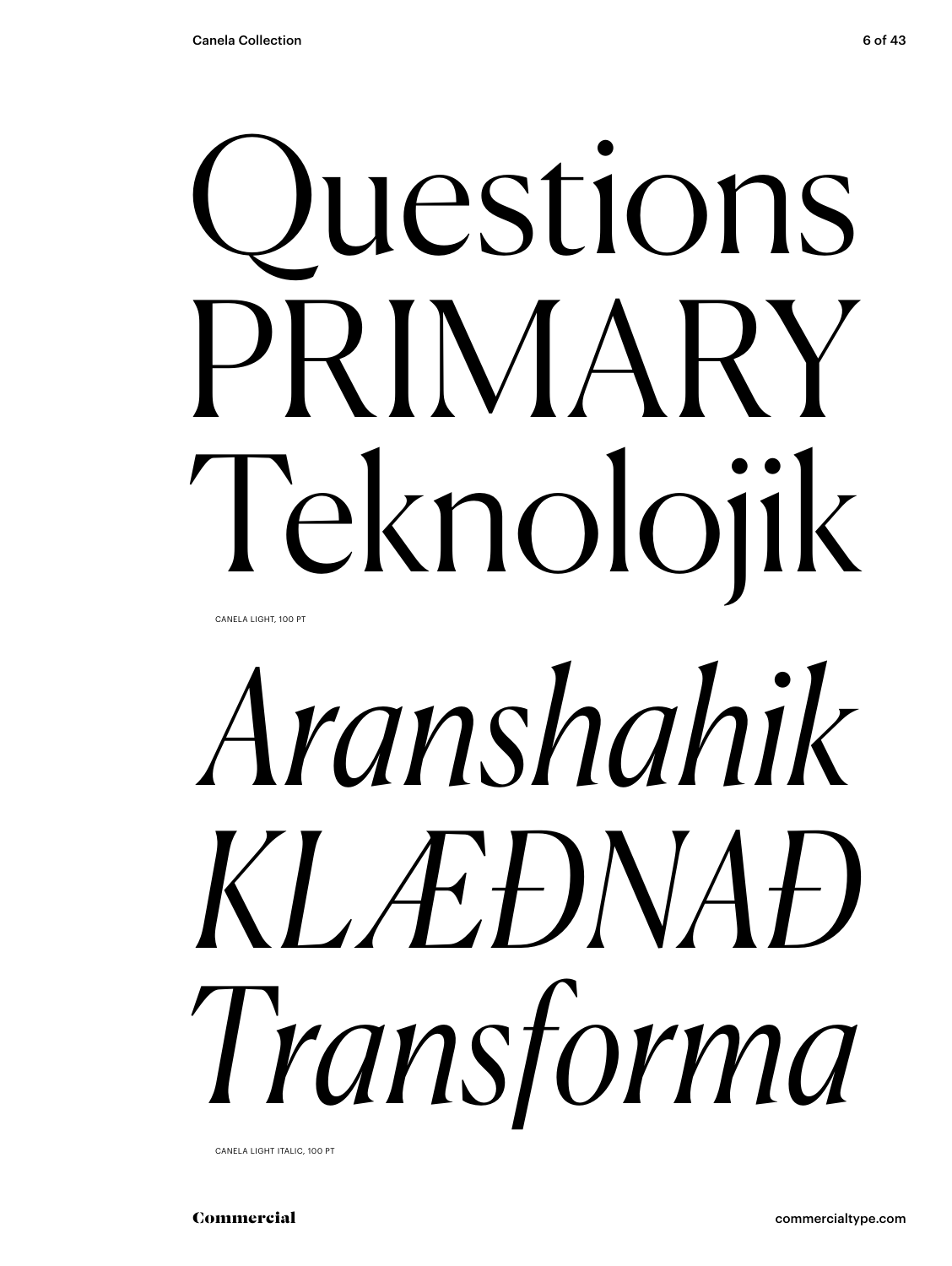# Observers GRIEKSE

Képviselői CANELA REGULAR, 100 PT

# *Testovacích MERIDIAN Dynamicist*

CANELA REGULAR ITALIC, 100 PT [ALTERNATE y]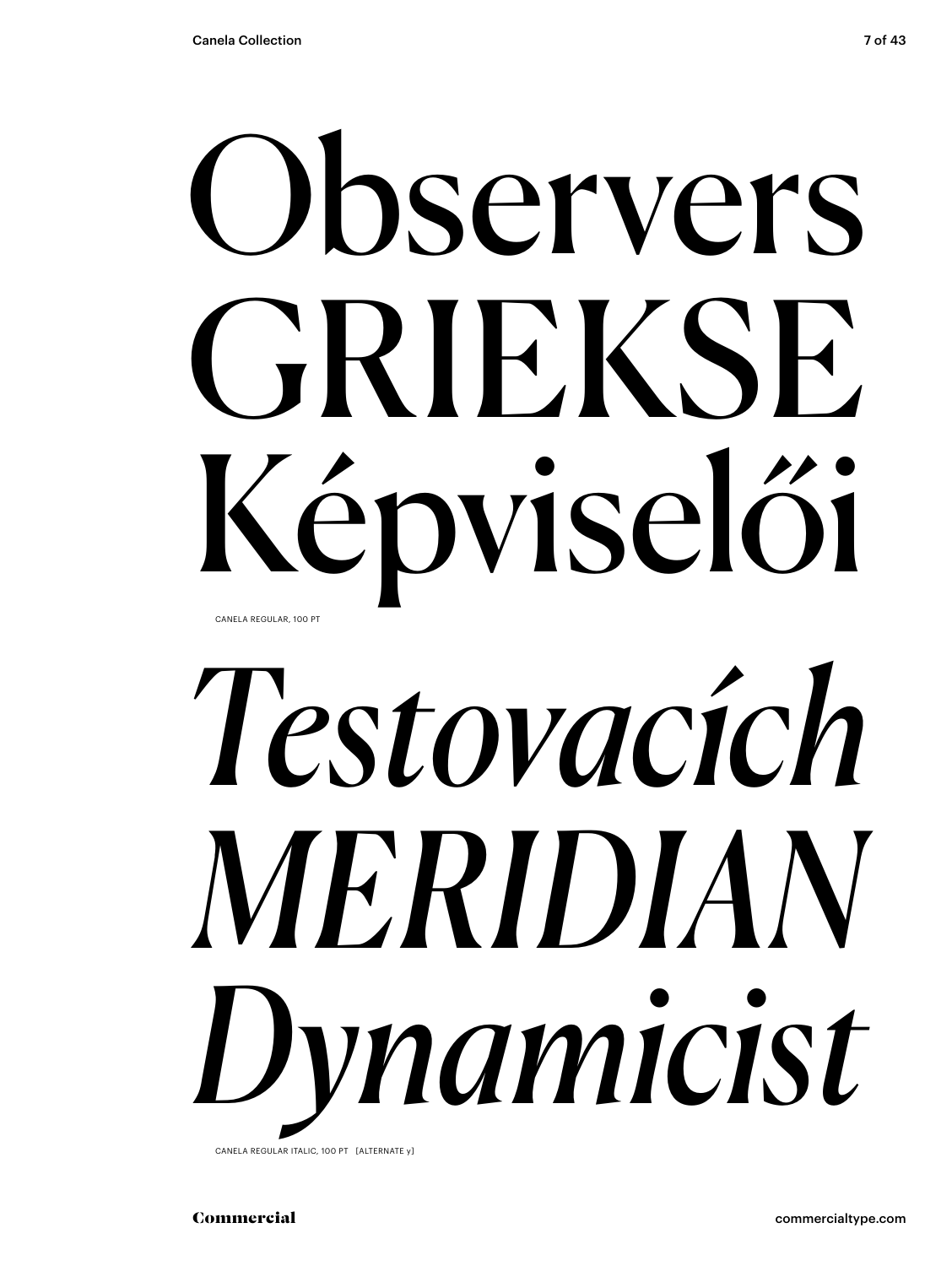# Ritornato JANVIER Stabilește CANELA MEDIUM, 100 PT



CANELA MEDIUM ITALIC, 100 PT [ALTERNATE f]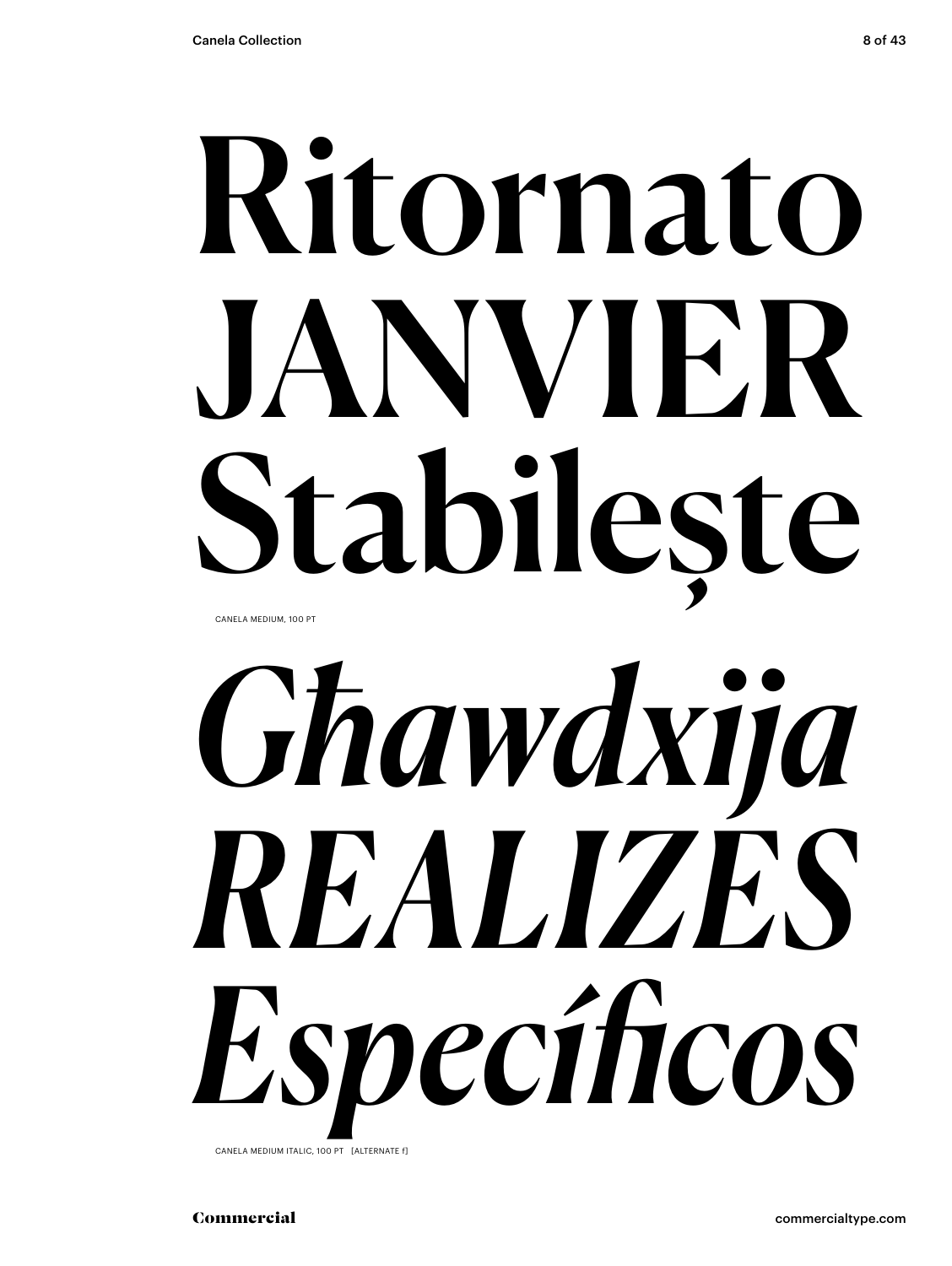# **Telúricas VOYAGE Frequent** CANELA BOLD, 100 PT



CANELA BOLD ITALIC, 100 PT [ALTERNATE k x z]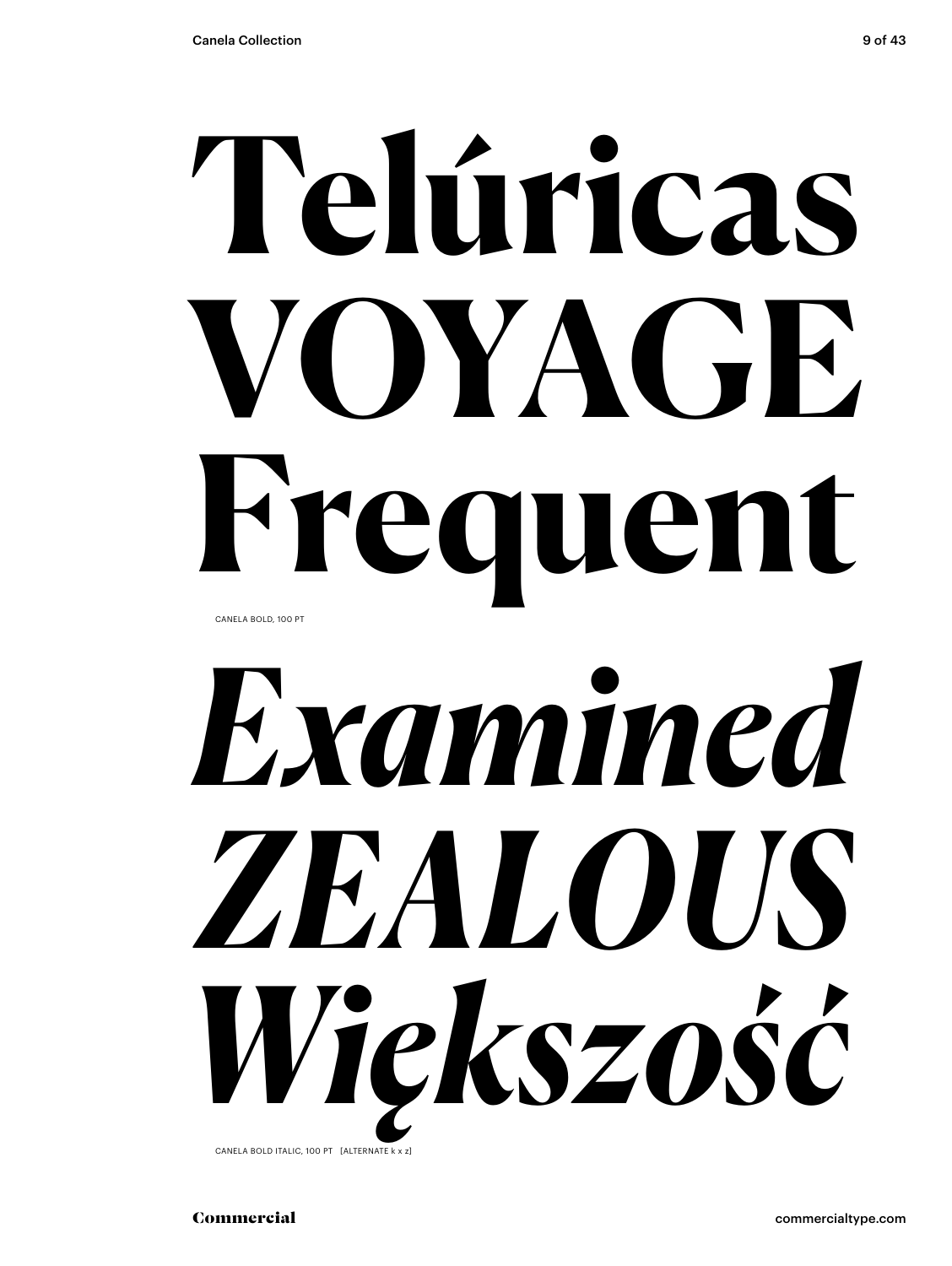# Clasificó YEARLY Skulptör CANELA BLACK, 100 PT

# *Reviewals ARRIVED Þjóðanna*

CANELA BLACK ITALIC, 100 PT [ALTERNATE v w]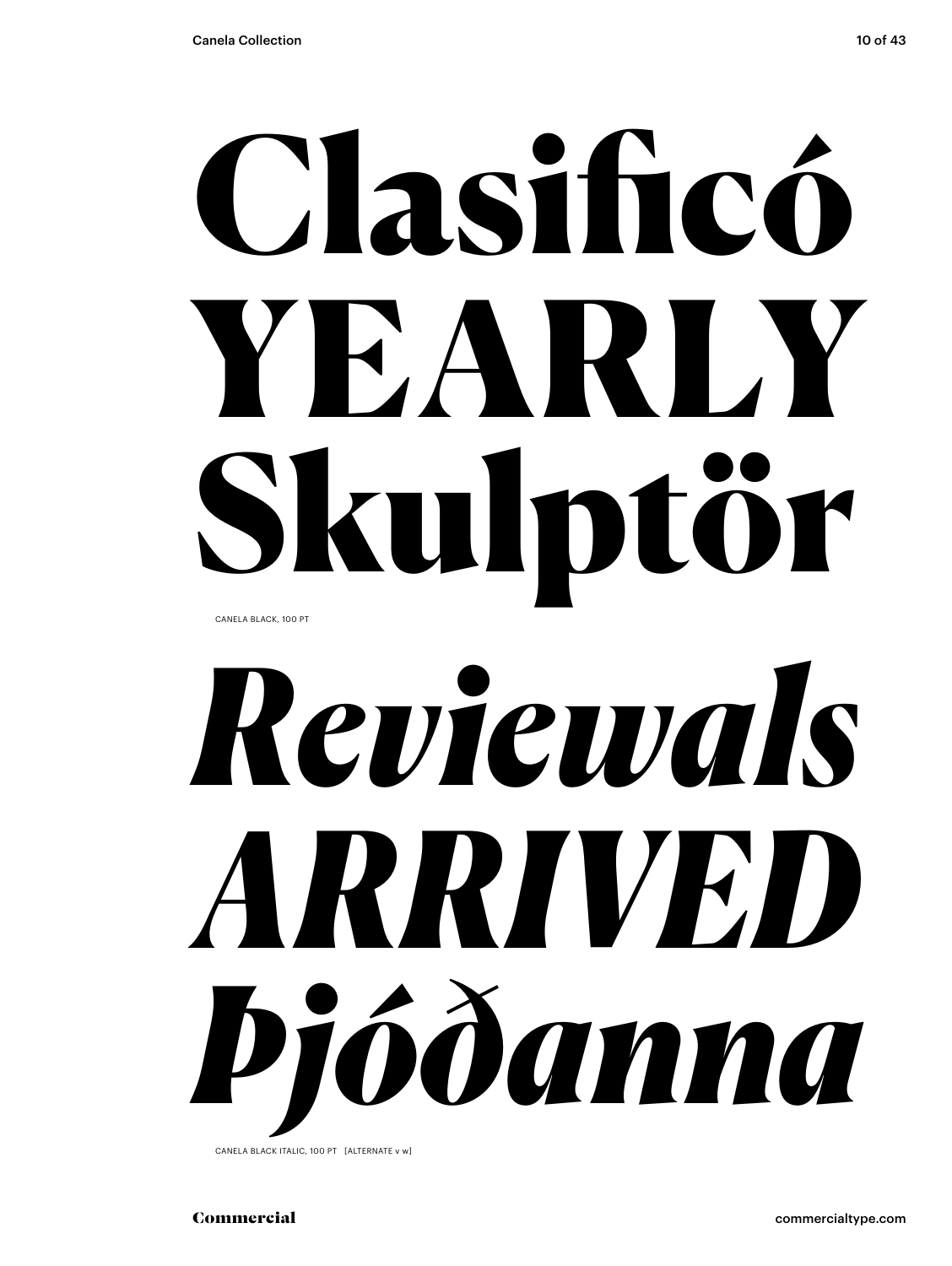Dubultslāņa atsevišķie slāņi ENHANCE & DIAGRAM Cascadia subduction zone

CANELA THIN, 40 PT

*The World's First Electric Piano PROTO-INDO-EUROPEANS Heller ikke punktum og komma*

CANELA THIN ITALIC, 40 PT [ALTERNATE k

The changing of the guard NEUE ÄSTHETISCHEN Najsławniejszą śpiewaczką

CANELA LIGHT, 40 PT

*The Anthroposophical Society LA MUTACIÓN FONÉMICA Lettertype en krantenformaat*

CANELA LIGHT ITALIC, 40 PT [ALTERNATE y]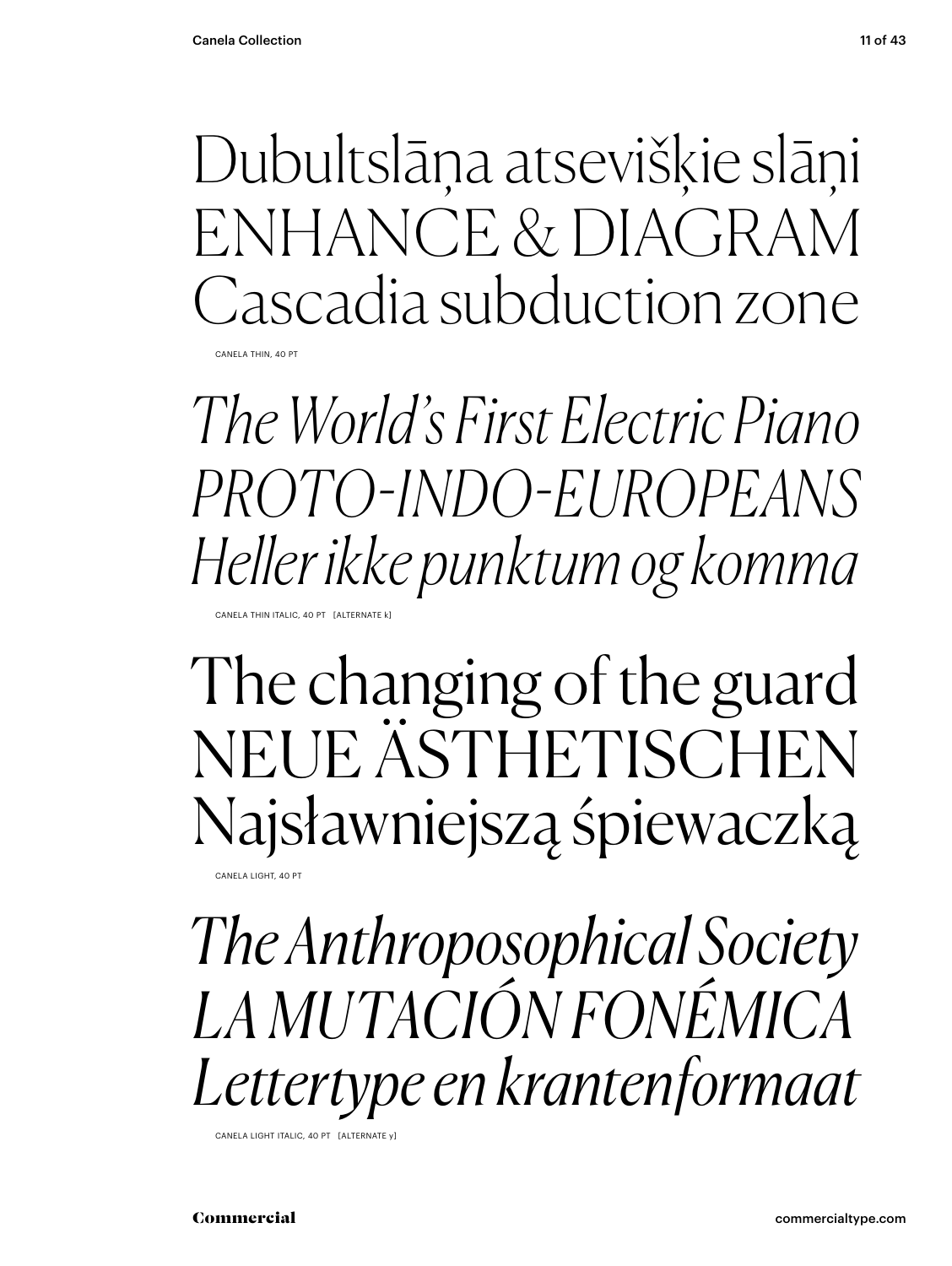## Make quite an impression GRAND PERSPECTIVE La antigua ciudad etrusca

CANELA REGULAR, 40 P

*Foundations for Governance SÚČASŤ ŽIVOČÍŠNEJ RÍŠE Uiteenlopende interpretaties*

CANELA REGULAR ITALIC, 40 PT

## Kuuluisia Antropologeja PERPETUAL SUNRISE The Age of the Academy

CANELA MEDIUM, 40 PT

### *Französischer Schriftsteller QUARTERLY PRINT RUNS Imperfection & Alterations*

CANELA MEDIUM ITALIC, 40 PT [ALTERNATE f]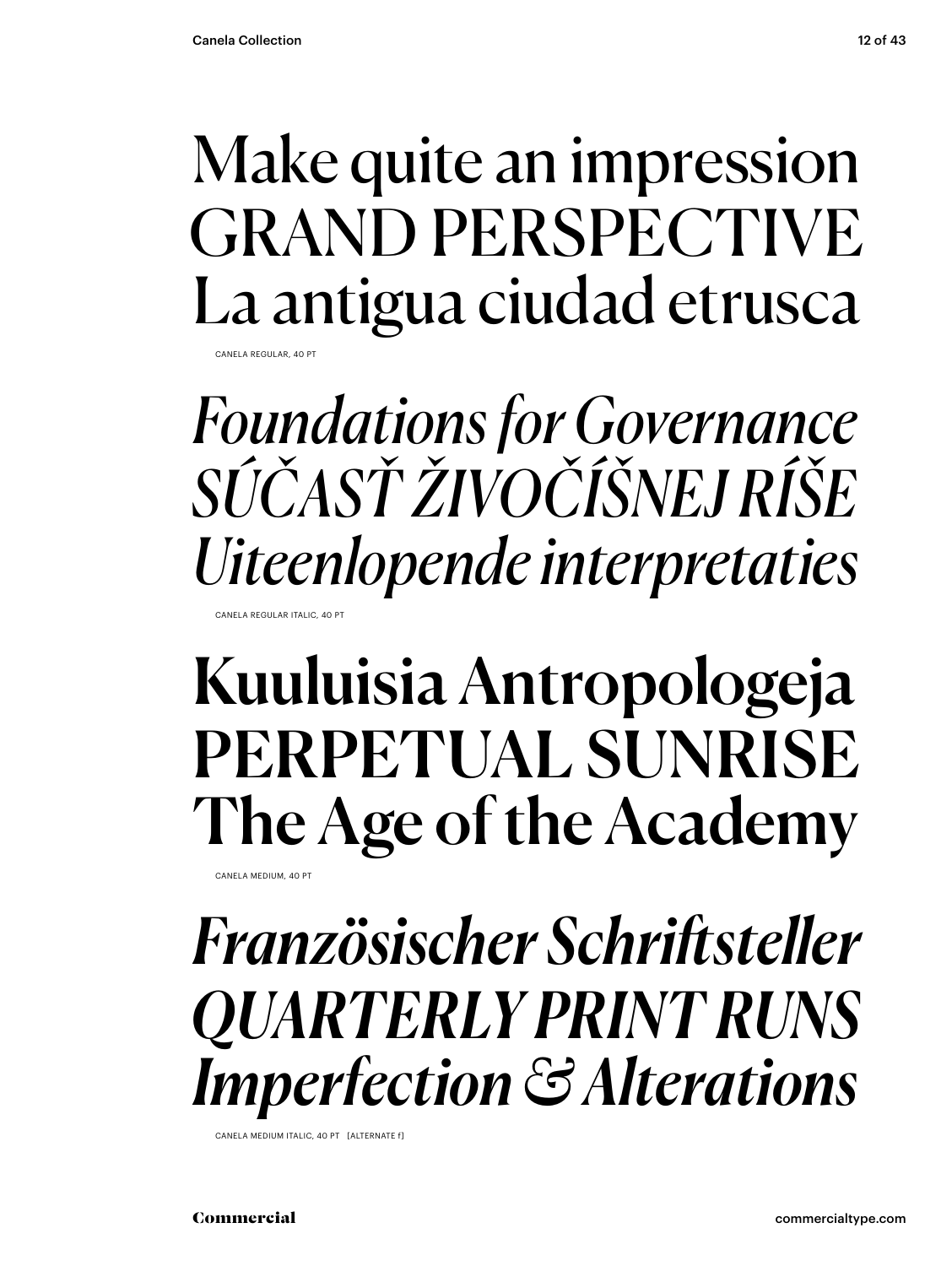### **Ceinture des industries STÆRÐFRÆÐINGAR Wyodrębnianiu zjawisk** CANELA BOLD, 40 PT

*Independent Justification NEW RITES OF PASSAGE System des Rationalismus*

CANELA BOLD ITALIC, 40 PT

## La notazione musicale PRESCIENT STYLES The Marquis of Alorna

CANELA BLACK, 40 PT

## *Tieteellisen menetelmän AYNI YAPI 1850 YILINDA Cavernous & Staggering*

CANELA BLACK ITALIC, 40 PT [ALTERNATE v &]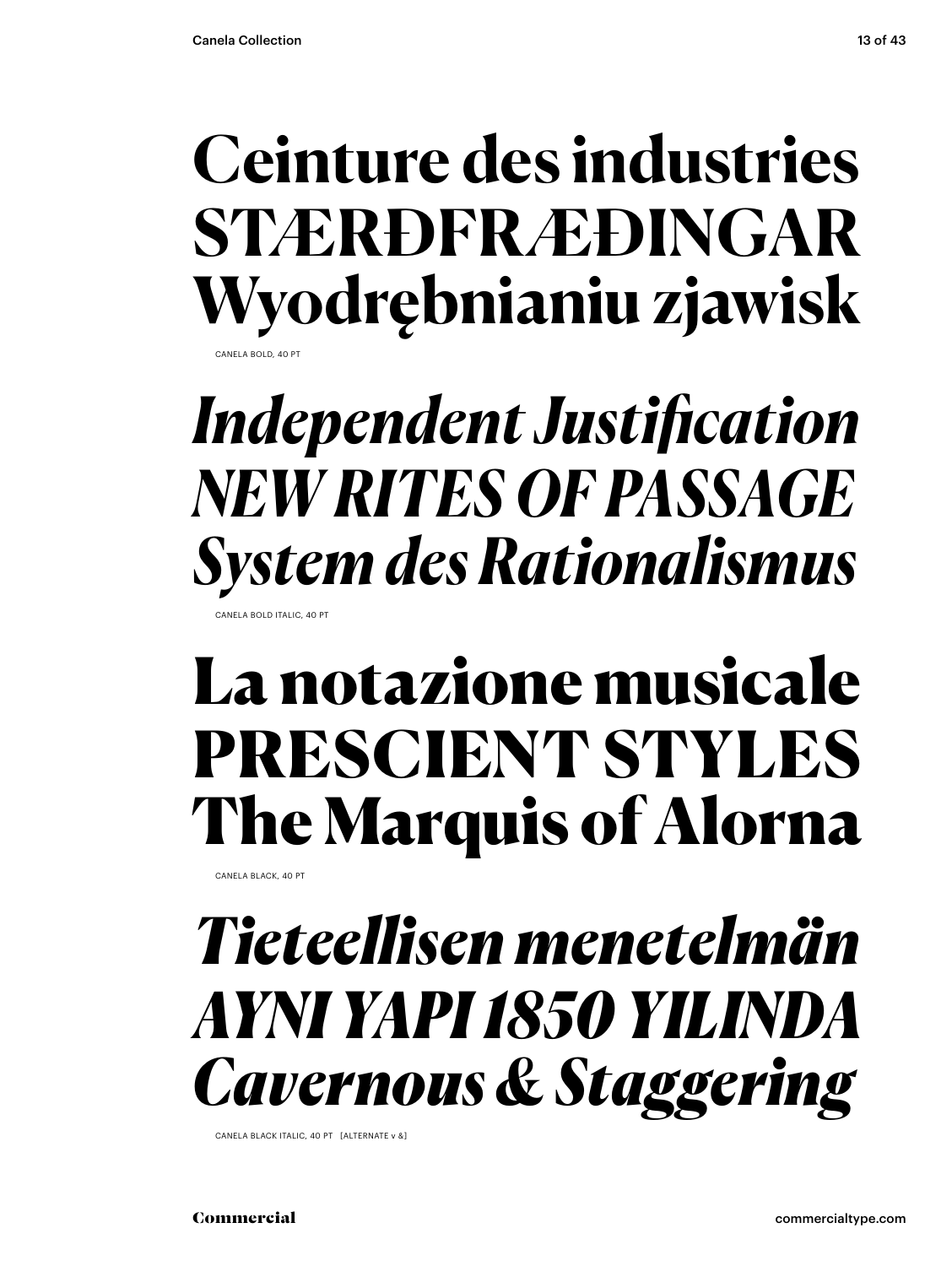### Eðlisfræðingurinn CANELA THIN, 60 PT

Preconstructively CANELA LIGHT, 60 PT

### Characterization CANELA REGULAR, 60 PT

# Literatūrkritikas

CANELA MEDIUM, 60 PT

### **Rigurosamente** CANELA BOLD, 60 PT

**ienealogically** CANELA BLACK, 60 PT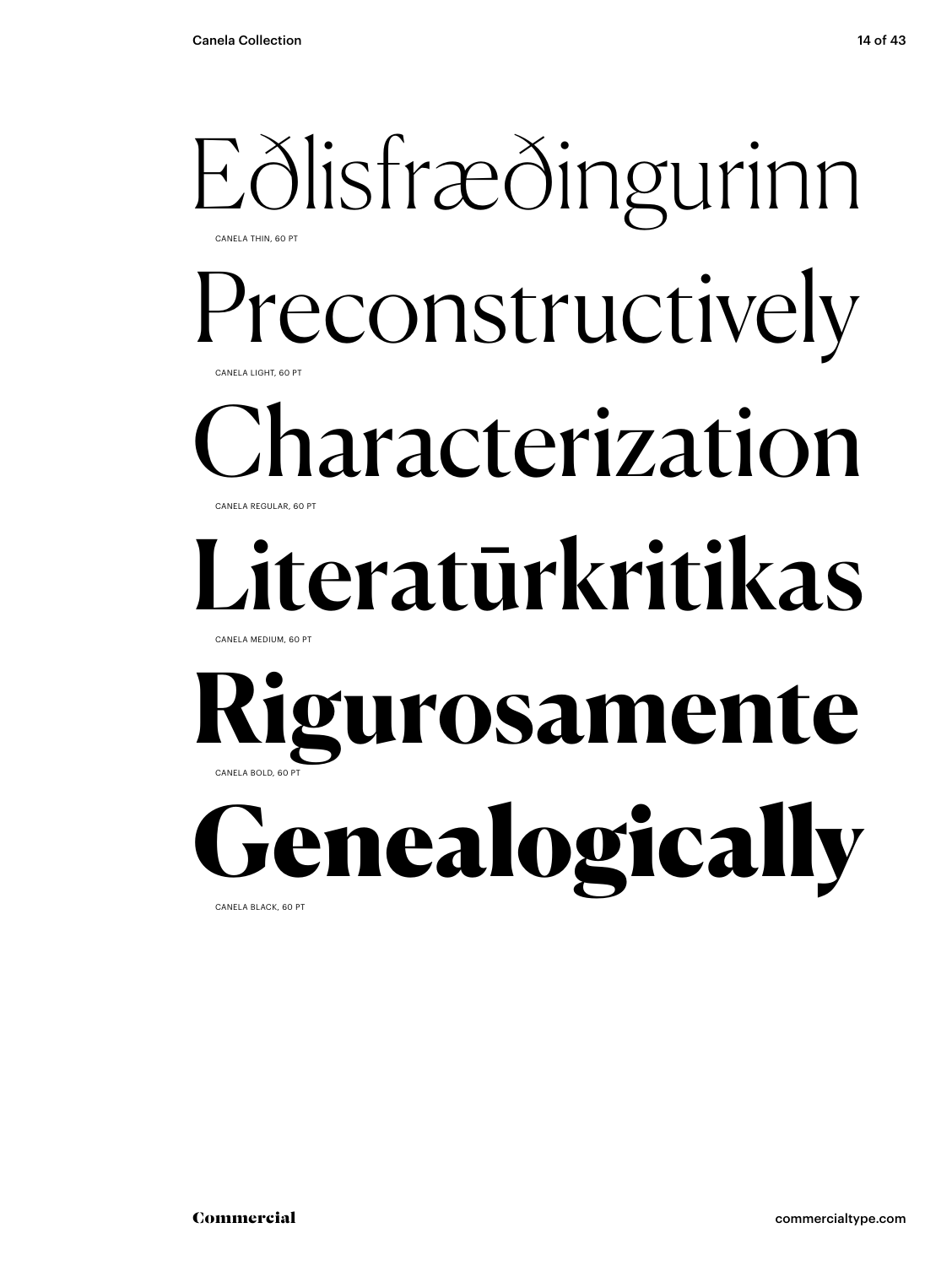

CANELA BLACK ITALIC, 60 PT [ALTERNATE K]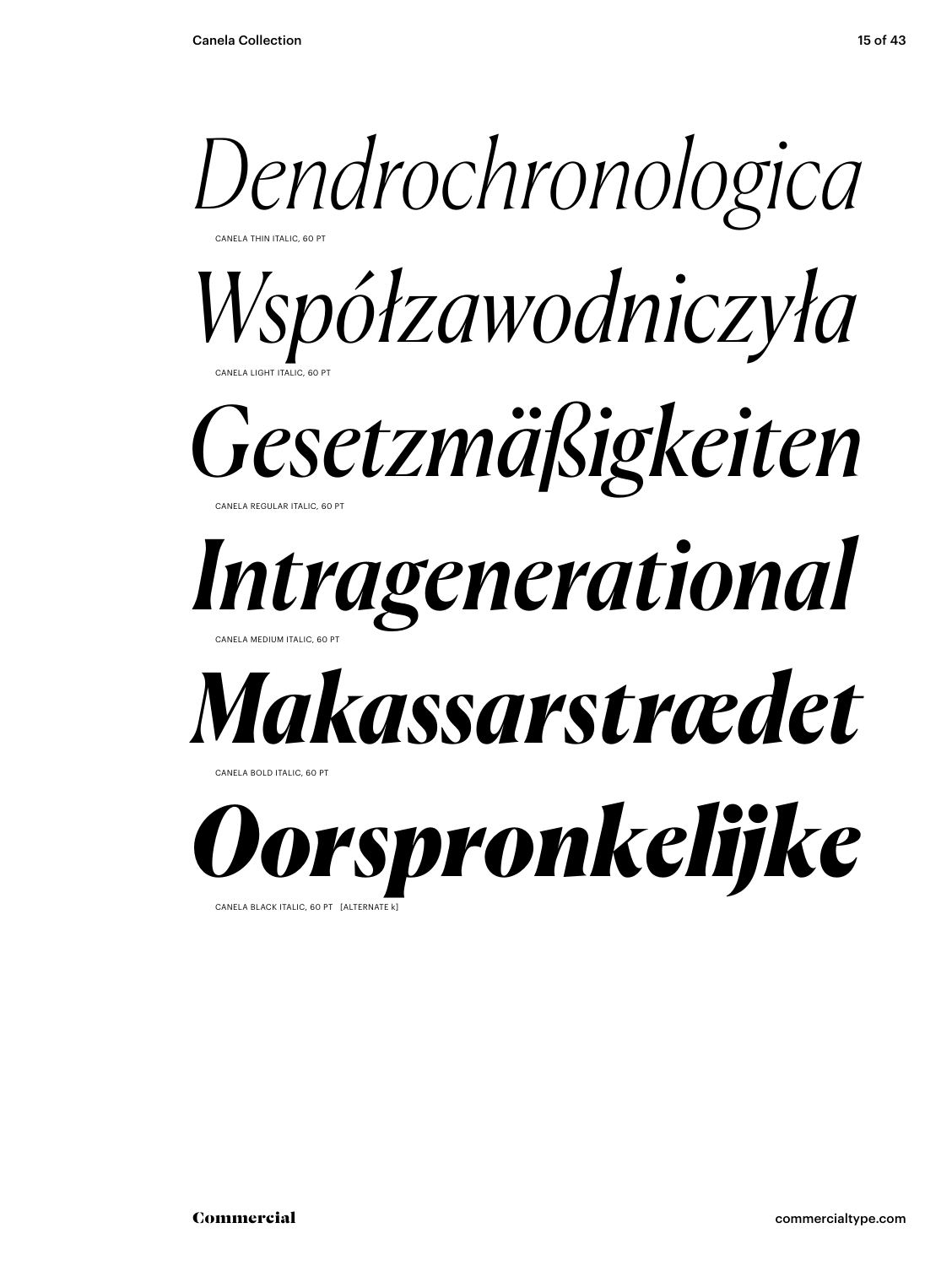# **Canela Condensed**

The difference in width between Canela Condensed and Canela is not subtle: designer Miguel Reyes has established clear differentiation between the families, inspired in part by American book covers of the 1960s and 70s

#### **PUBLISHED** 2018

**DESIGNED BY**

MIGUEL REYES

**12 STYLES** 6 WEIGHTS W/ ITALICS

### **FEATURES**

PROPORTIONAL LINING/OLDSTYLE FIGURES FRACTIONS (PREBUILT AND ARBITRARY) SUPERSCRIPT/SUBSCRIPT

Whereas condensation can sometimes bring out an aggressive edge in a serif typeface, Canela Condensed maintains its quiet elegance, exaggerating the vertical lines of the original width without losing the supple curves of the round forms. The italic has a gentle angle of inclination, relying on the cursive shapes in the lowercase to distinguish it from the upright. Like the original, Canela Condensed is only recommended for use at 48pt and above.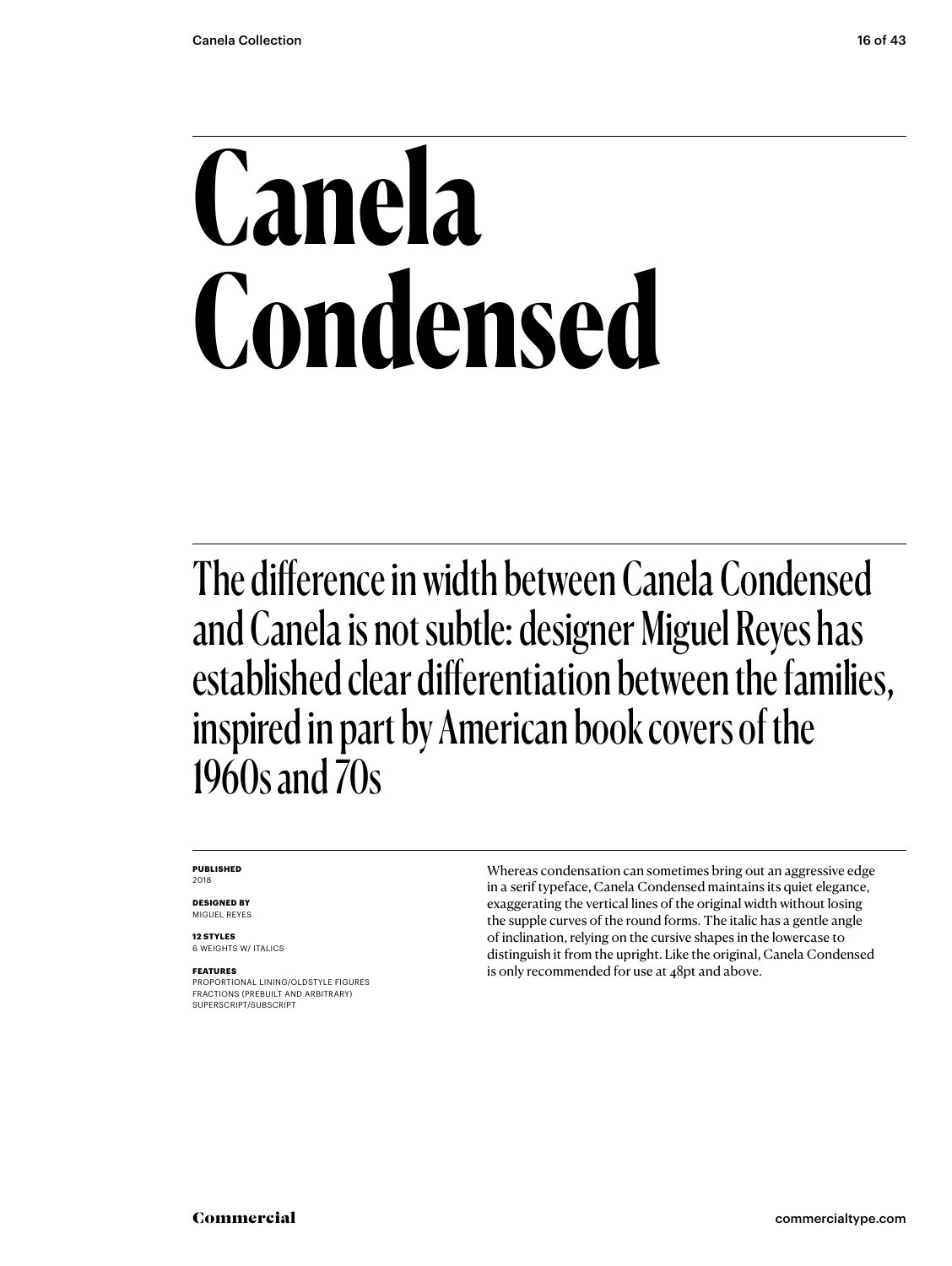Canela Condensed Thin *Canela Condensed Thin Italic* Canela Condensed Light *Canela Condensed Light Italic* Canela Condensed Regular *Canela Condensed Regular Italic* Canela Condensed Medium *Canela Condensed Medium Italic* **Canela Condensed Bold** *Canela Condensed Bold Italic* Canela Condensed Black *Canela Condensed Black Italic*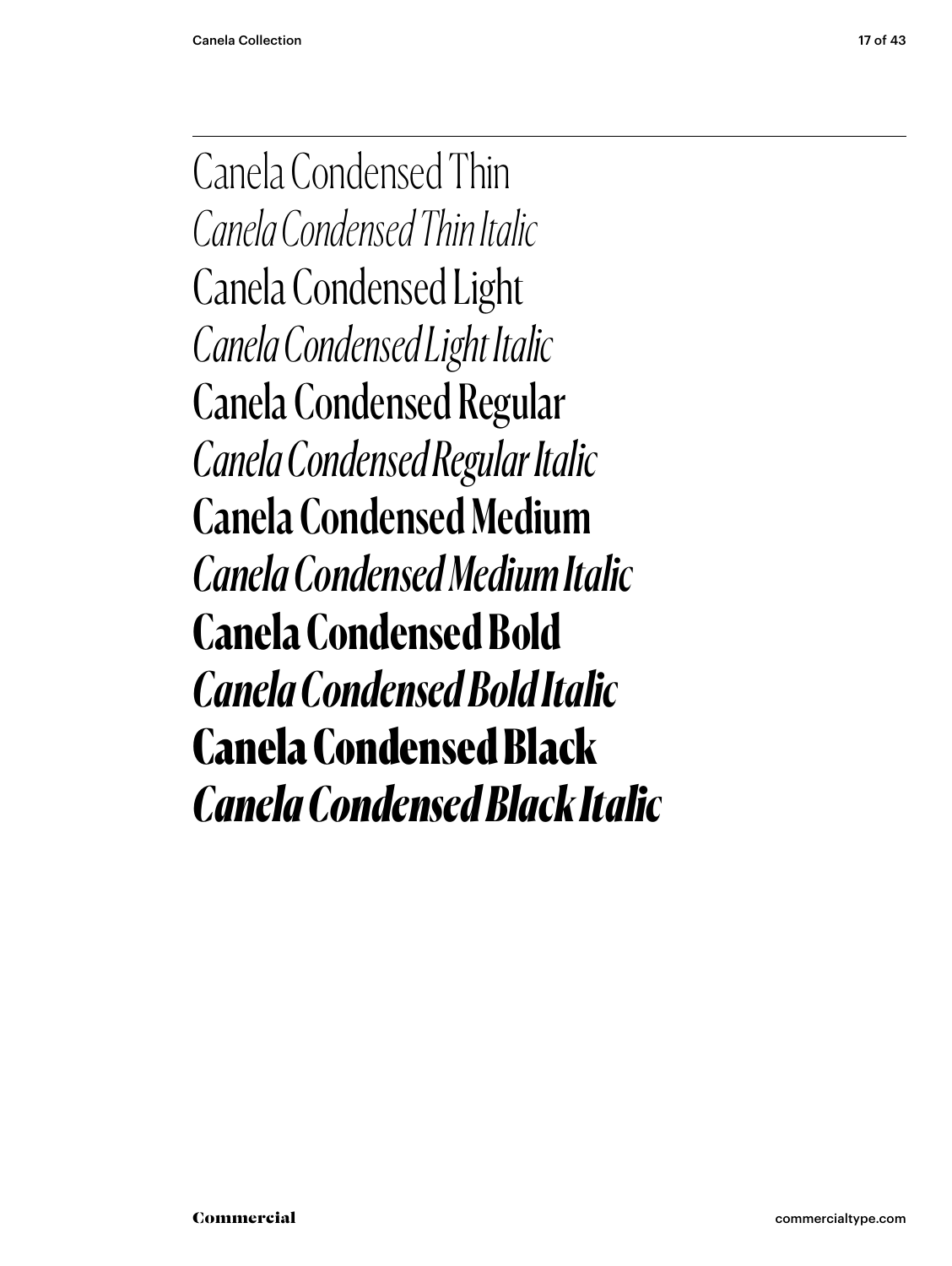# Eventualmente SAARISTOON Corresponding CANELA CONDENSED THIN, 100 PT

# *Multituberculate RETIREMENTS Penyelenggaraan*

CANELA CONDENSED THIN ITALIC, 100 PT

Commercial commercialtype.com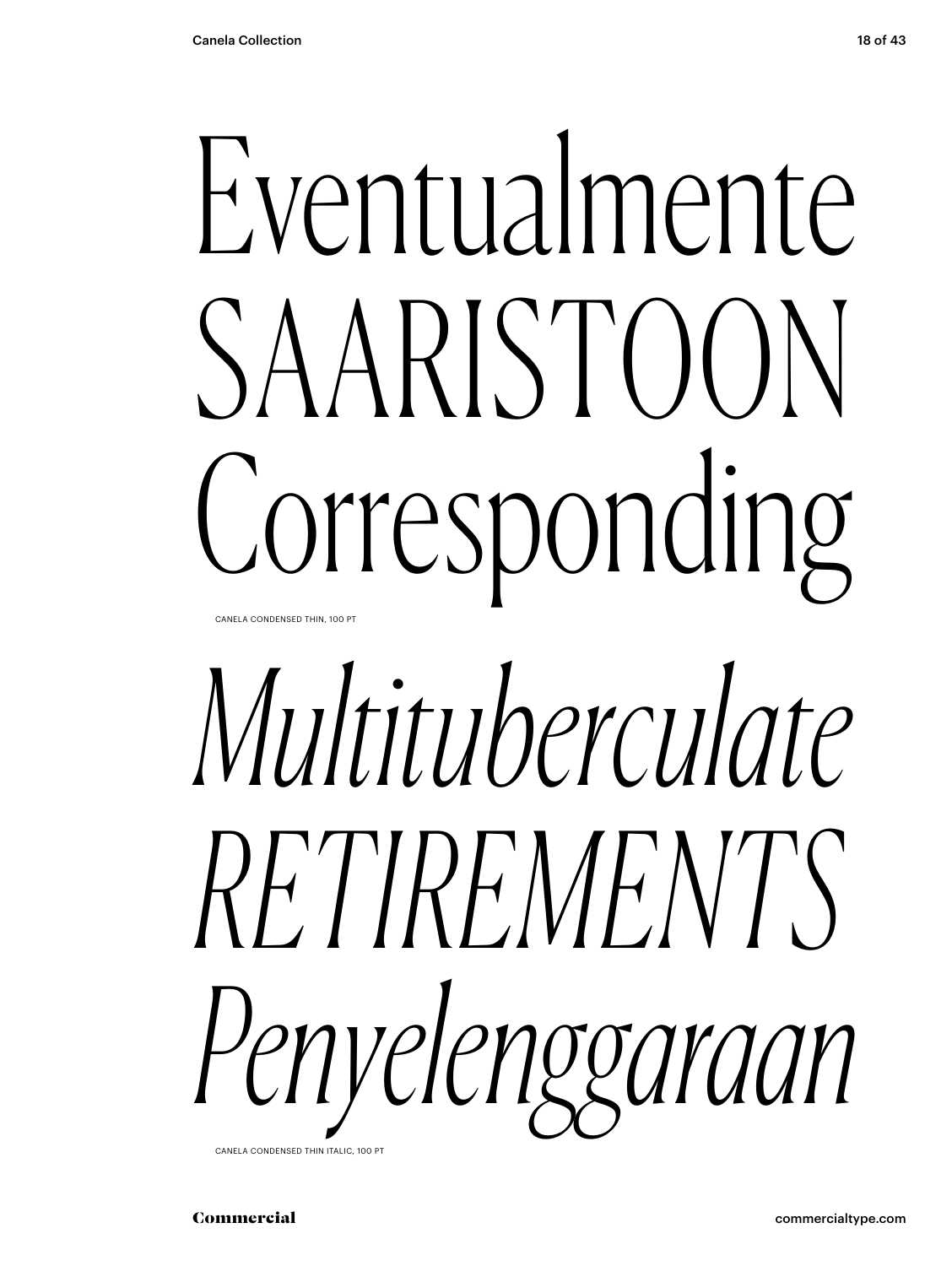# Maanõunikega PATHOLOGIC Phytoplankton CANELA CONDENSED LIGHT, 100 PT

# *Bioaccumulated SKÆRGÅRDEN Chiconquiáhuitl*

CANELA CONDENSED LIGHT ITALIC, 100 PT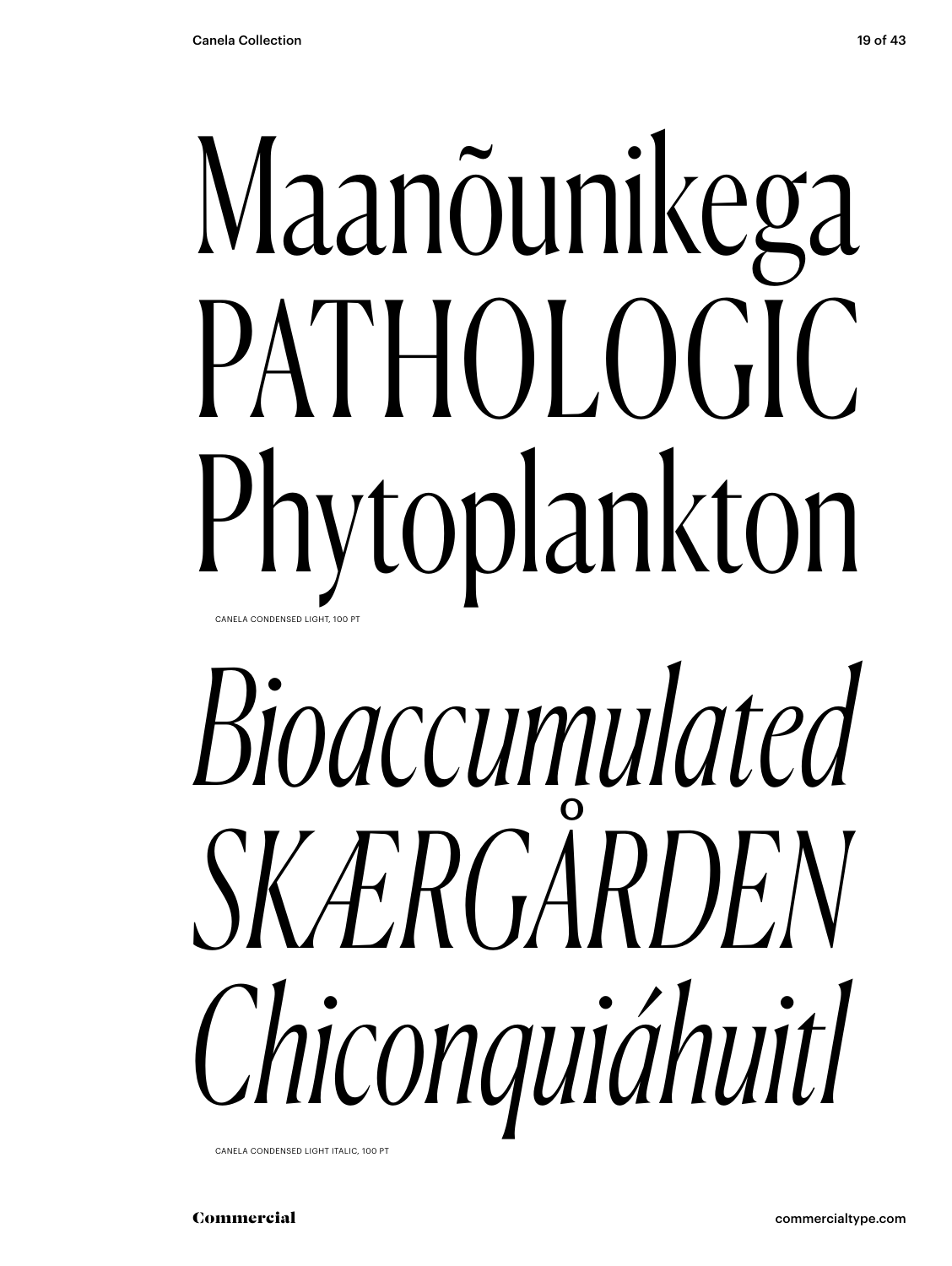# Wholehearted LANDMARKS Bedecktsamer

CANELA CONDENSED REGULAR, 100 PT

# *Announcements PRZYKŁADÓW Pravděpodobně*

CANELA CONDENSED REGULAR ITALIC, 100 PT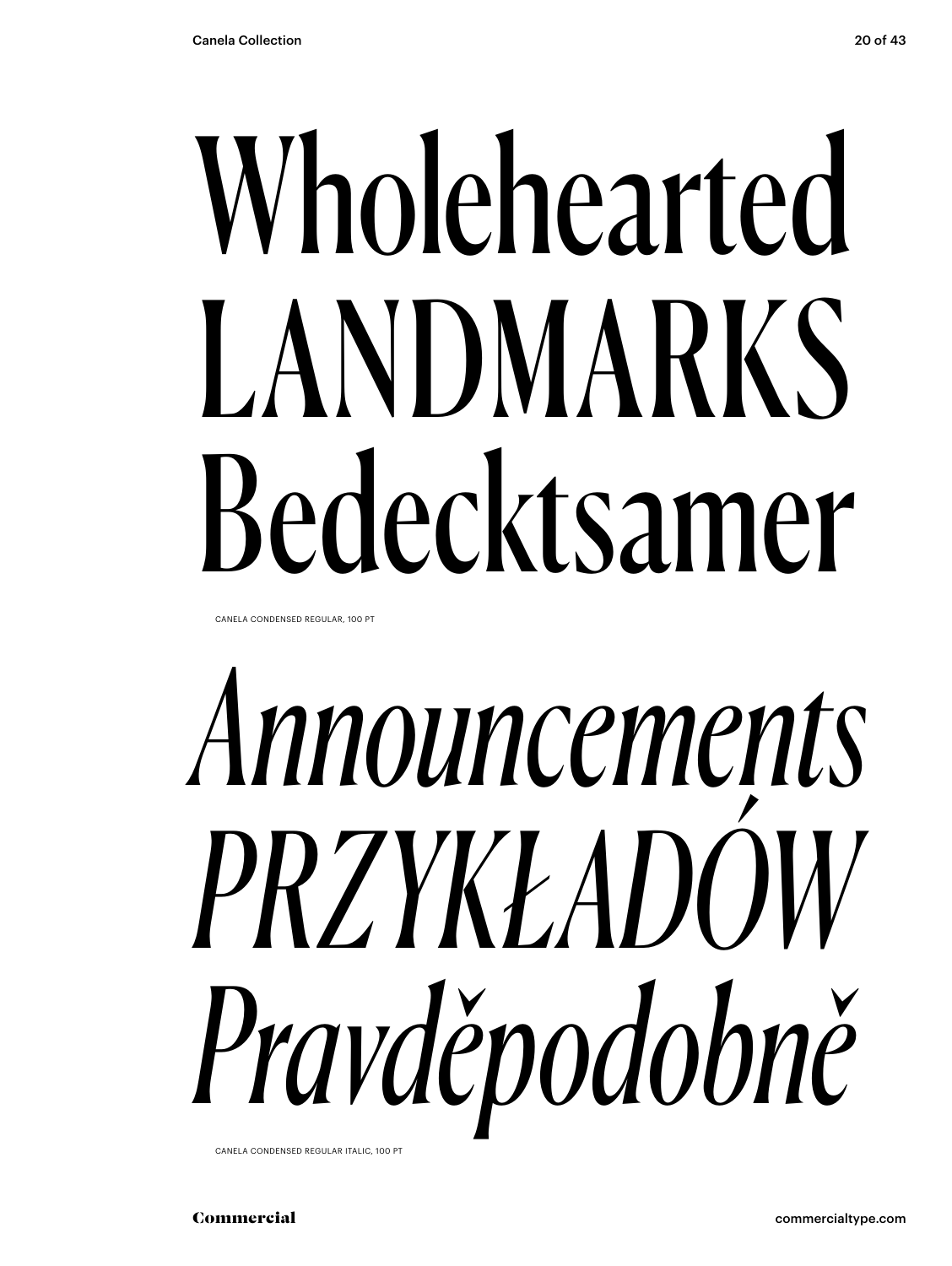# Andadosaken MOZGÁSBAN Supervolcano CANELA CONDENSED MEDIUM, 100 PT

# *Configurations GENERATORS Independència*

CANELA CONDENSED MEDIUM ITALIC, 100 PT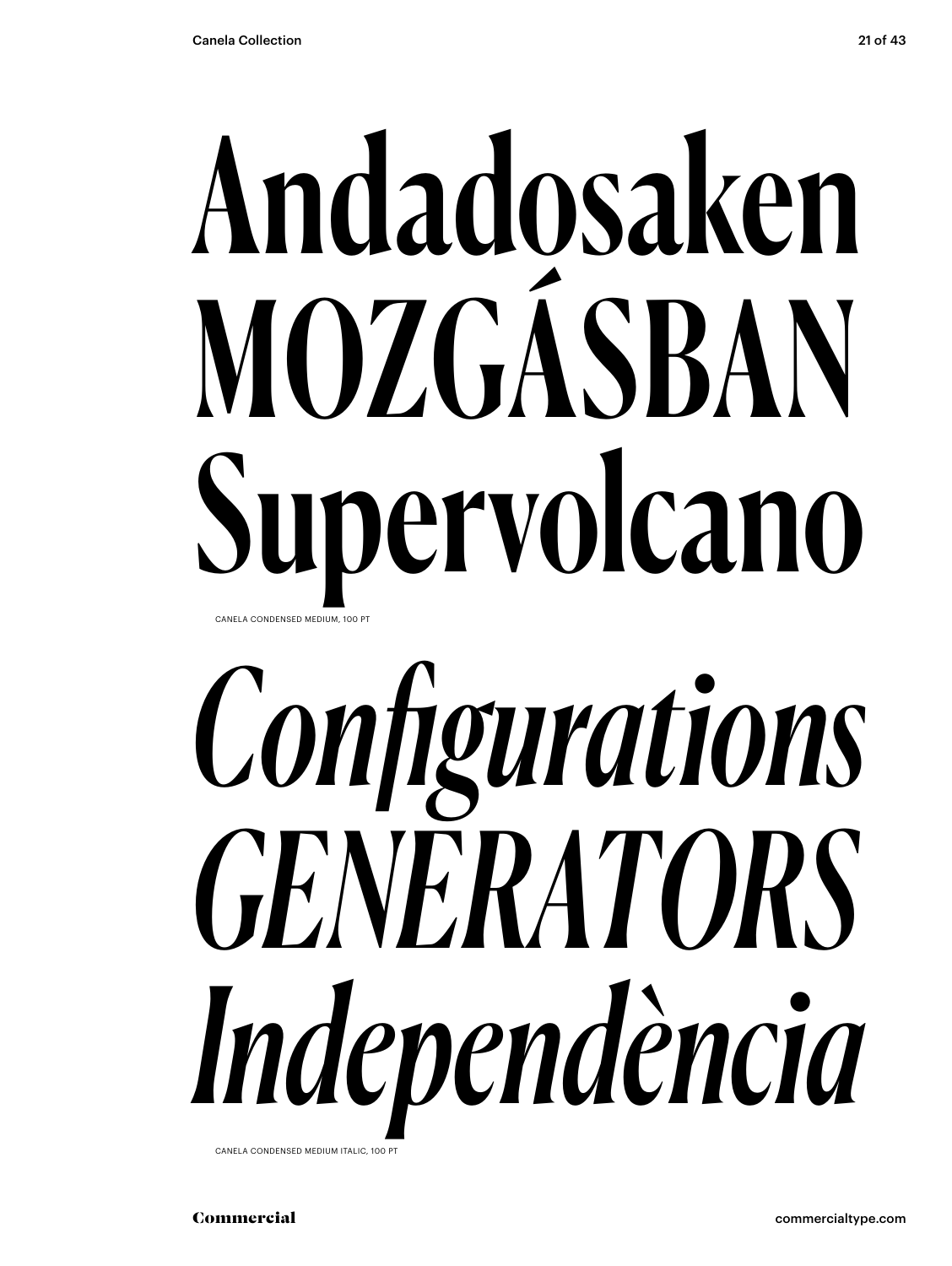# **Individuality ANTICIPATE Hinzugefügt** CANELA CONDENSED BOLD, 100 PT

# *Manufactures EXPERIENCE Remarquable*

CANELA CONDENSED BOLD ITALIC, 100 PT [ALTERNATE f]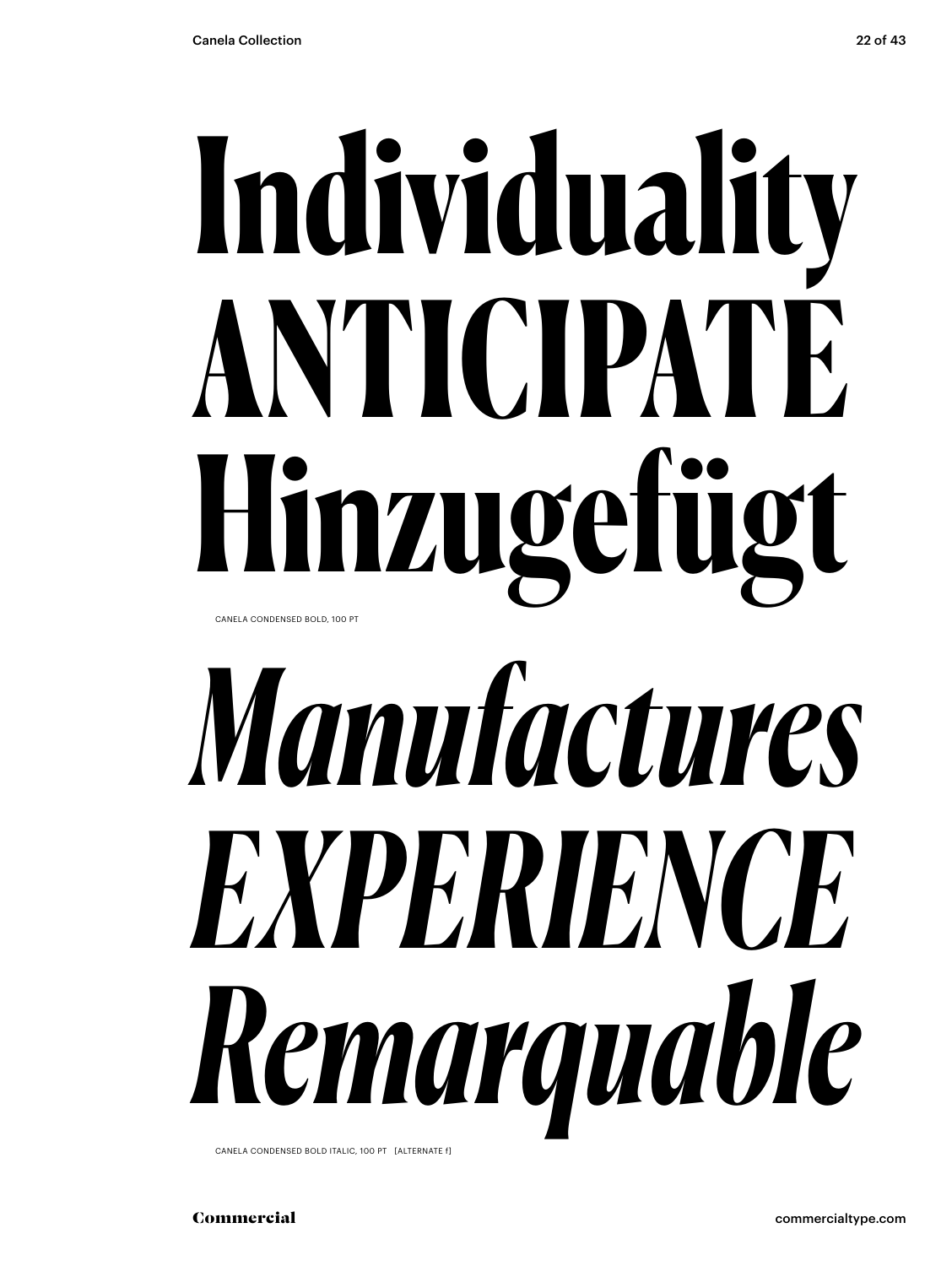# Introduzido BEDRIJVEN Memorizing

CANELA CONDENSED BLACK, 100 PT



CANELA CONDENSED BLACK ITALIC, 100 PT [ALTERNATE z]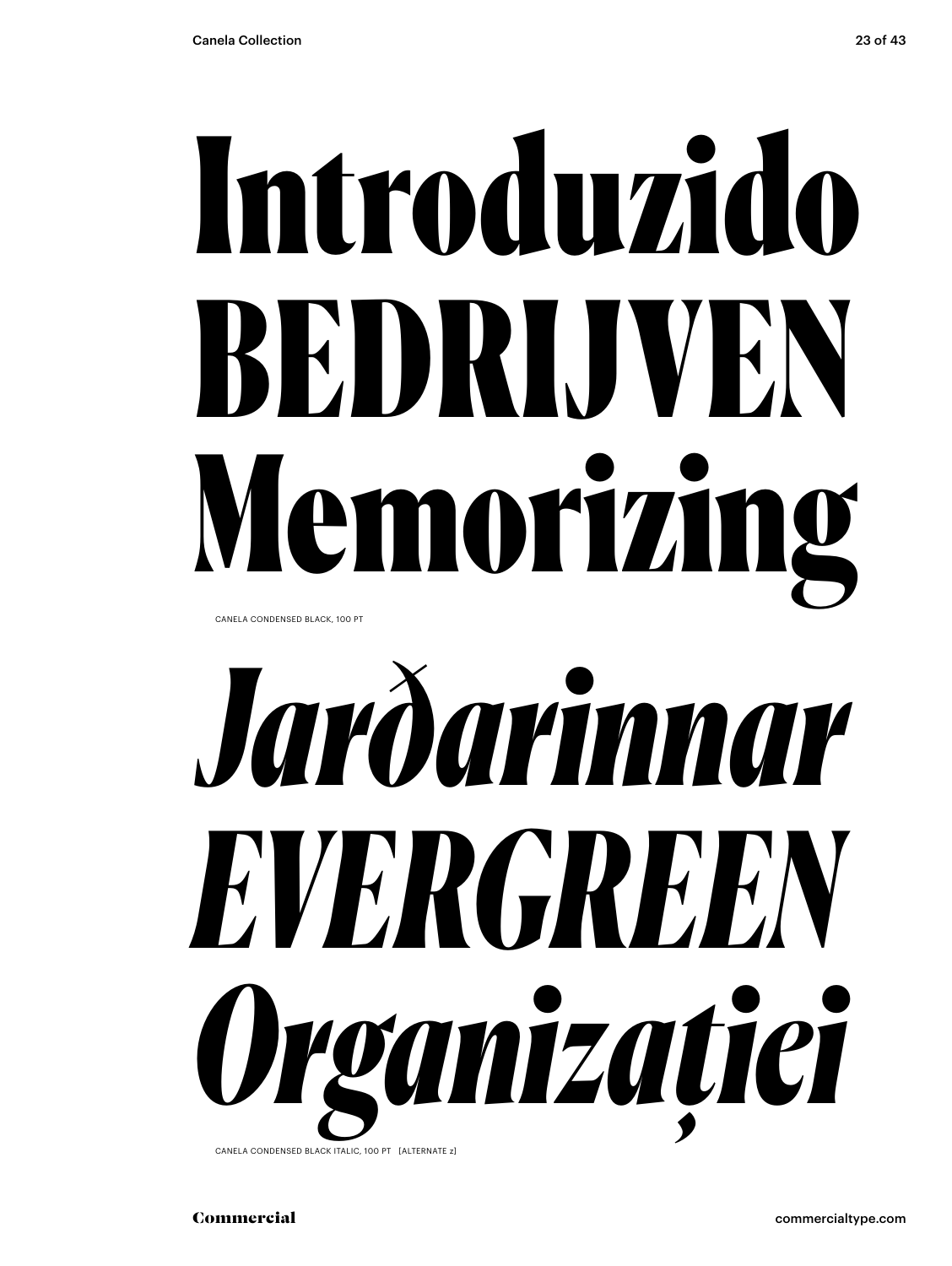Existence as confined by no limitations YER ALMASI GEREKTIĞI SAVI INI IR Autoveron välttämiseksi kolmipyöräisiä

CANELA CONDENSED THIN, 40 PT

*Characteristic wavelengths of helium atoms FUTURE UNITED STATES ATTORNEYS Flatarmál svæðisins er 712,67 ferkílómetrar*

CANELA CONDENSED THIN ITALIC, 40 PT

## Explosão dos ciclocarros foi resultado 14 COMMONWEALTH COUNTRIES Trend toward style and sophistication

CANELA CONDENSED LIGHT, 40 PT

*O'r awyr gwelir nad yw'r bwrdeistref yn un FORMER OUTSKIRTS OF THE ESTATE Der Gewinner des Turniers erhält seit 1971*

CANELA CONDENSED LIGHT ITALIC, 40 PT [ALTERNATE f w y]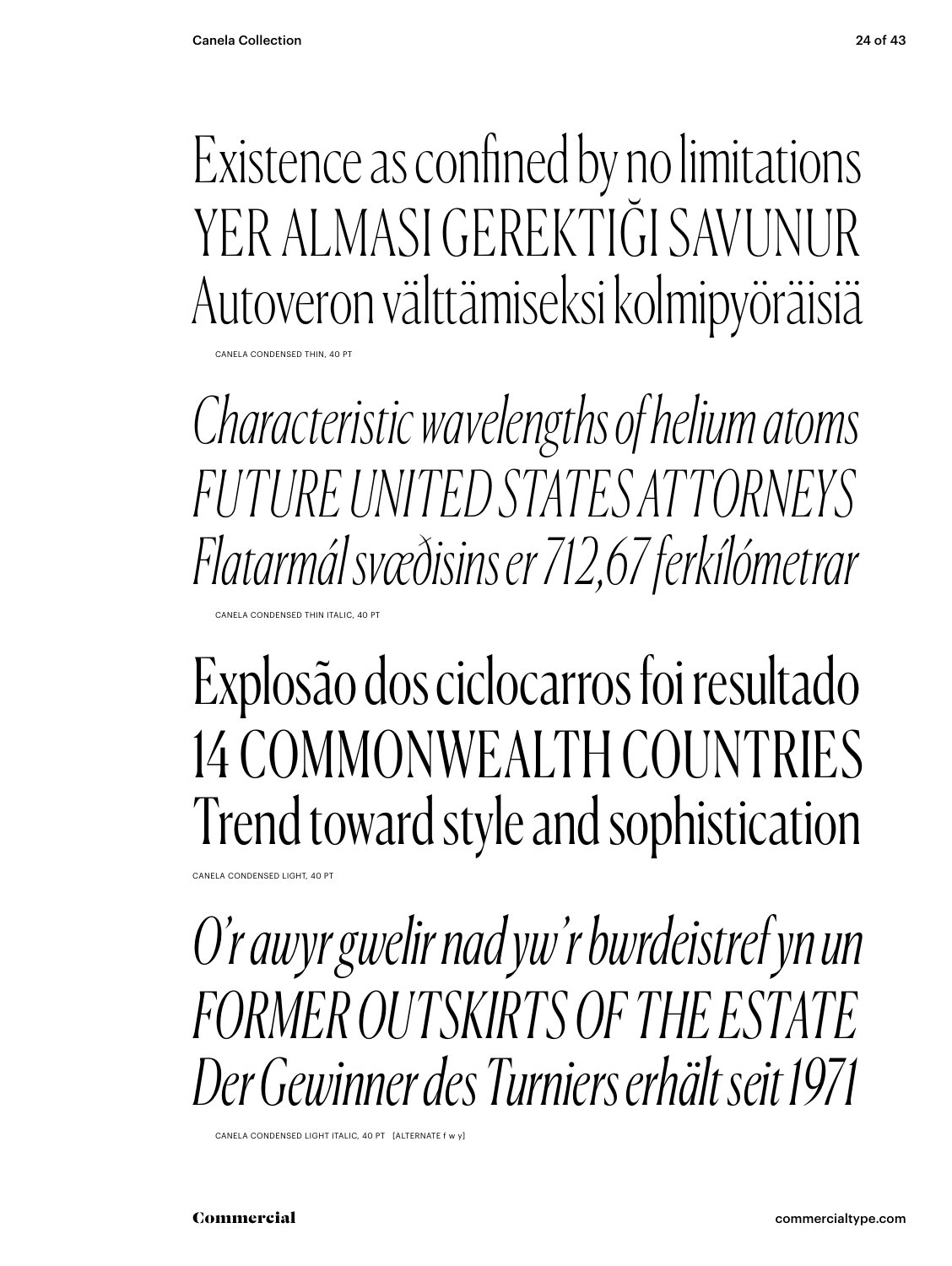## The terms of the deal remain unclear ANCIENT TIMBER FABRICATIONS Constituïa l'extensió total de Londres

CANELA CONDENSED REGULAR, 40 PT

*Surrounded by twisty backcountry roads MICROSCOPIC STRATUM OF INDIUM Departemen ini memiliki 174 kotamadya*

CONDENSED REGULAR ITALIC, 40 PT [ALTERNATE

## Director of Trade & Cargo Security OOK HET HONGAARS VERWANT Underwent a total overhaul in 1865

CANELA CONDENSED MEDIUM, 40 PT [PROPORTIONAL OLDSTYLE FIGURES]

*Med en kapacitet på 7.100 er det i dag 270 MOST PROMISING RESOURCES Gizonezkoen Sei Nazioen Txapelketaz*

CANELA CONDENSED MEDIUM ITALIC, 40 PT [ALTERNATE k x z]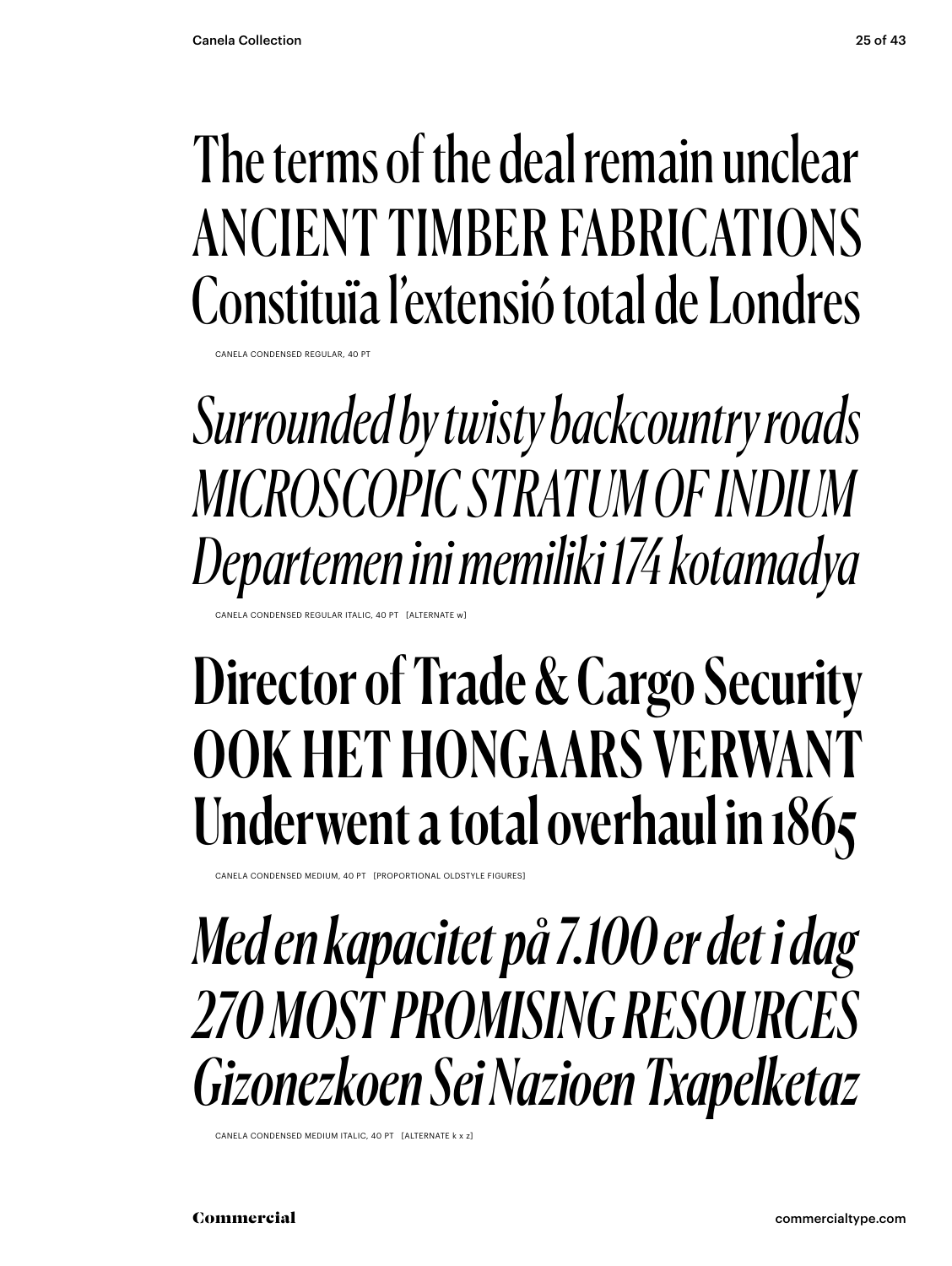## **Novel area of pigment and fabric 72 TRAILBLAZERS OF PHYSICS Il-pajjiżi u t-territorji tal-Ġappun**

CANELA CONDENSED BOLD, 40 PT

*Według danych z 30 stycznia 2000 COLORFUL AURORA-LIKE FIELDS Curation of art, history, and fiction*

CANELA CONDENSED BOLD ITALIC, 40 PT

## New slate of federal regulation PAK SE 49. 500.000 INDIVIDË Established editorial practices

CANELA CONDENSED BLACK, 40 PT

### *Alkotja a Francia Köztársaságot MEÄNKIELI AY ISANG HILAGANG Europapokal der Landesmeister*

CANELA CONDENSED BLACK ITALIC, 40 PT [ALTERNATE 7]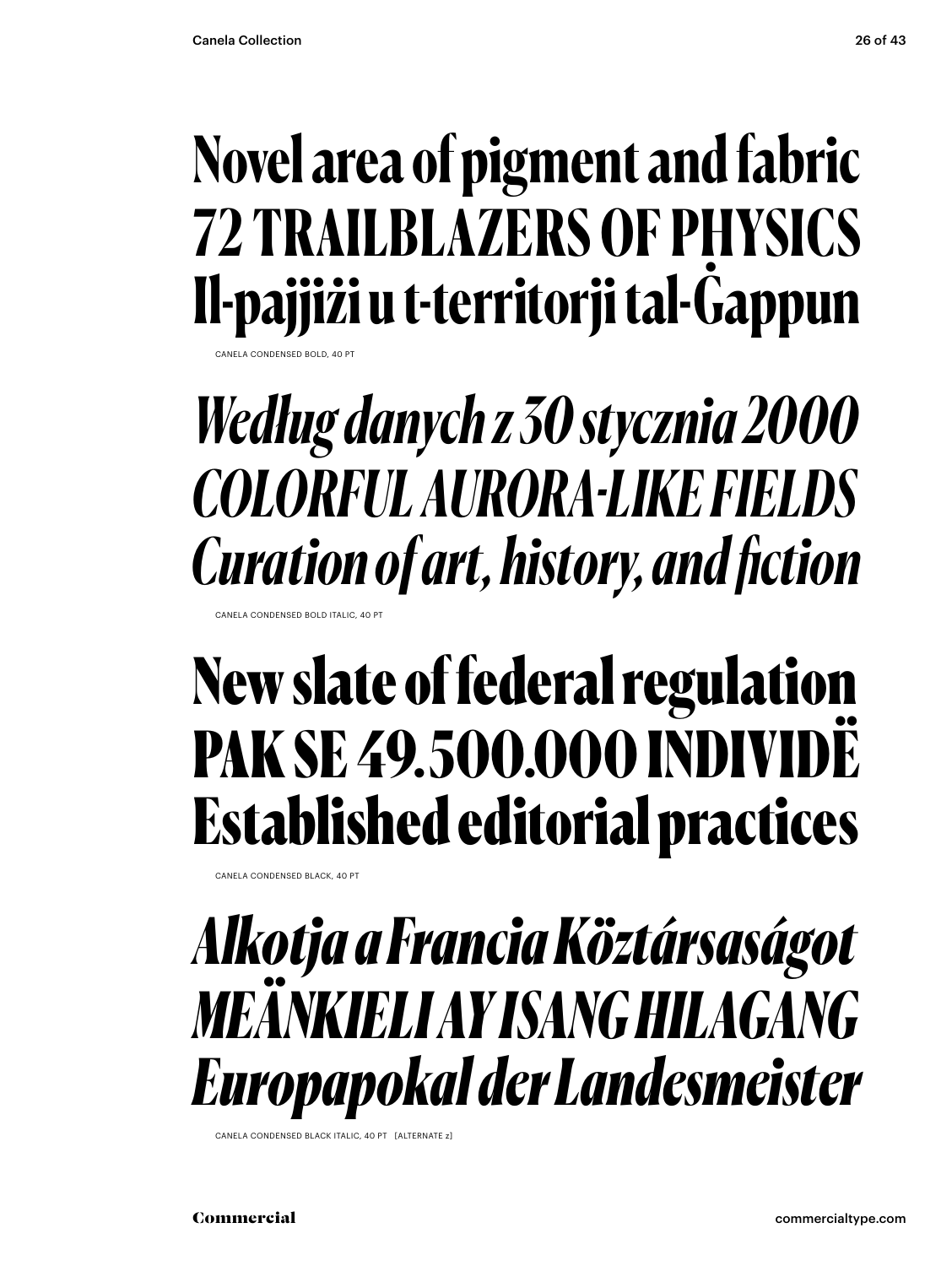### Totalul teritoriului francez CANELA CONDENSED THIN, 60 PT

Generated viral news hits

CANELA CONDENSED LIGHT, 60 PT

### Scientific Papers of 2017 CANELA CONDENSED REGULAR, 60 PT

# Gran Premio de México

CANELA CONDENSED MEDIUM, 60 PT

### **Oversight Committee** CANELA CONDENSED BOLD, 60 PT

Normative nazionali

CANELA CONDENSED BLACK, 60 PT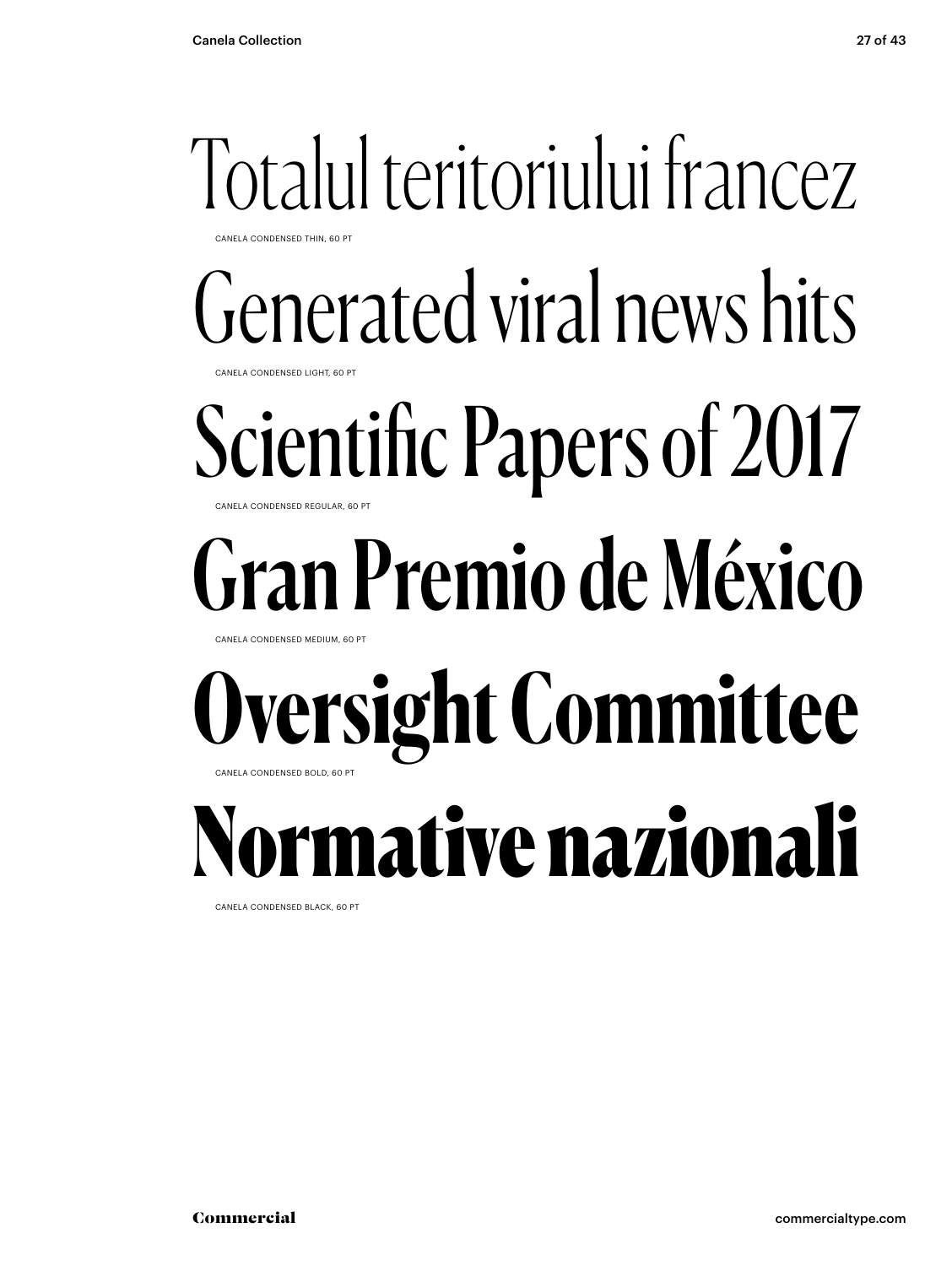

CANELA CONDENSED THIN ITALIC, 60 PT

CANELA CONDENSED LIGHT ITALIC, 60 PT [ALTERNATE &] *Spring & Summer Selection*

### **NELA CONDENSED REGULAR ITALIC, 60 PT** *Rekord za največji odstotek*

# *Continued revitalization*

CANELA CONDENSED MEDIUM ITALIC

# *Võetakse vastu ka otsus*

ANELA CONDENSED BOLD ITALIC, 60 PT [ALTERNATE k v]



CANELA CONDENSED BLACK ITALIC, 60 PT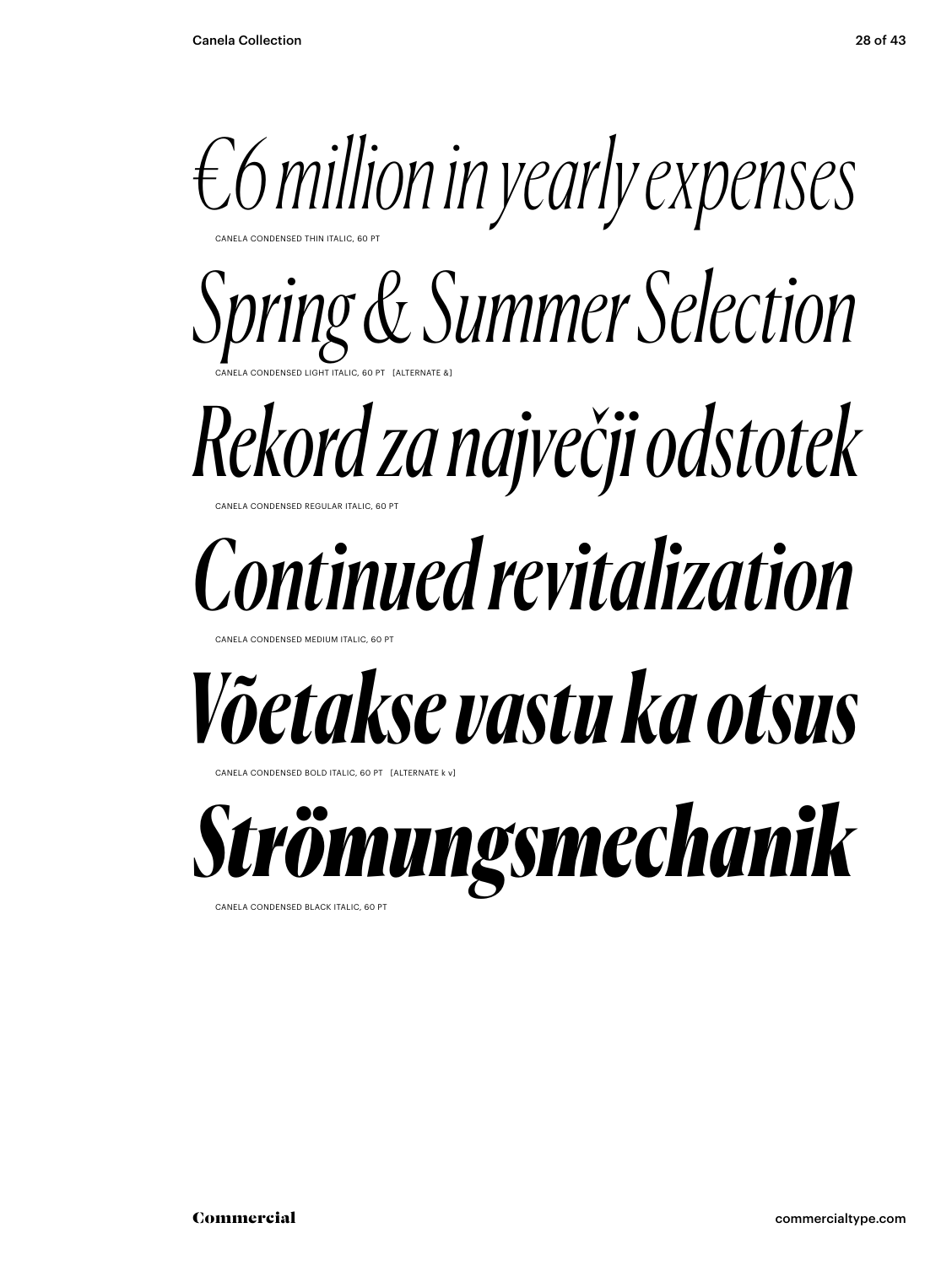## Canela Deck

Canela Deck is optimized to bring the graceful forms of Canela to the "middle sizes": subheads and pull quotes in editorial layouts, and all but the largest display sizes on the web.

#### **PUBLISHED** 2018

**DESIGNED BY** MIGUEL REYES

**12 STYLES** 6 WEIGHTS W/ ITALICS

#### **FEATURES**

PROPORTIONAL LINING/OLDSTYLE FIGURES FRACTIONS (PREBUILT AND ARBITRARY) SUPERSCRIPT/SUBSCRIPT

Canela Deck was designed by Miguel Reyes after he saw Canela being used at smaller sizes than originally planned. To keep the grace of the original typeface at smaller sizes, Reyes designed a more robust optical size specifically for smaller display sizes of 20–48pt. Canela Deck is particularly useful for the web, where display type tends to be smaller and Canela can be too brittle.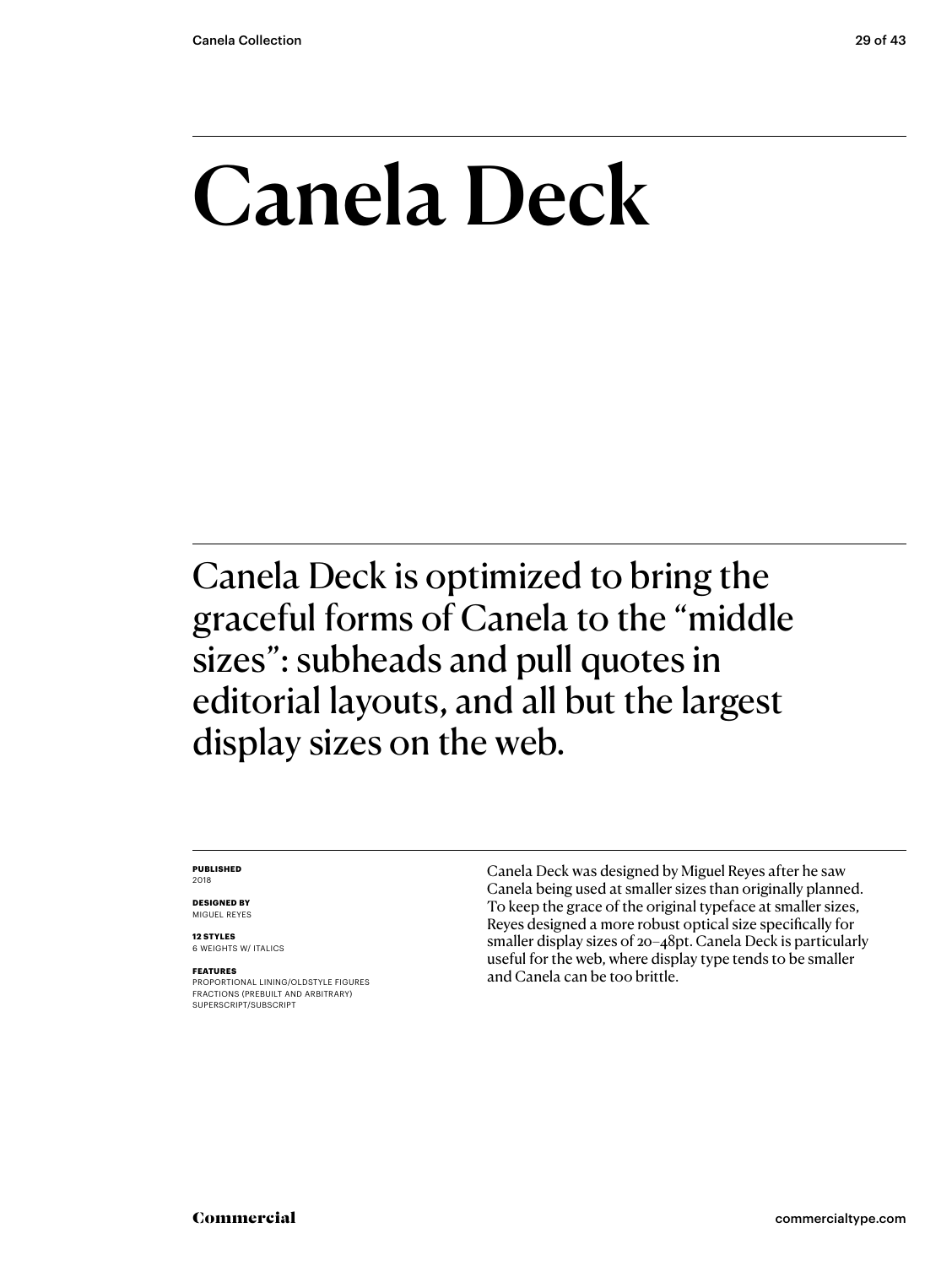Canela Deck Thin *Canela Deck Thin Italic* Canela Deck Light *Canela Deck Light Italic* Canela Deck Regular *Canela Deck Regular Italic* Canela Deck Medium *Canela Deck Medium Italic* **Canela Deck Bold** *Canela Deck Bold Italic* Canela Deck Black *Canela Deck Black Italic*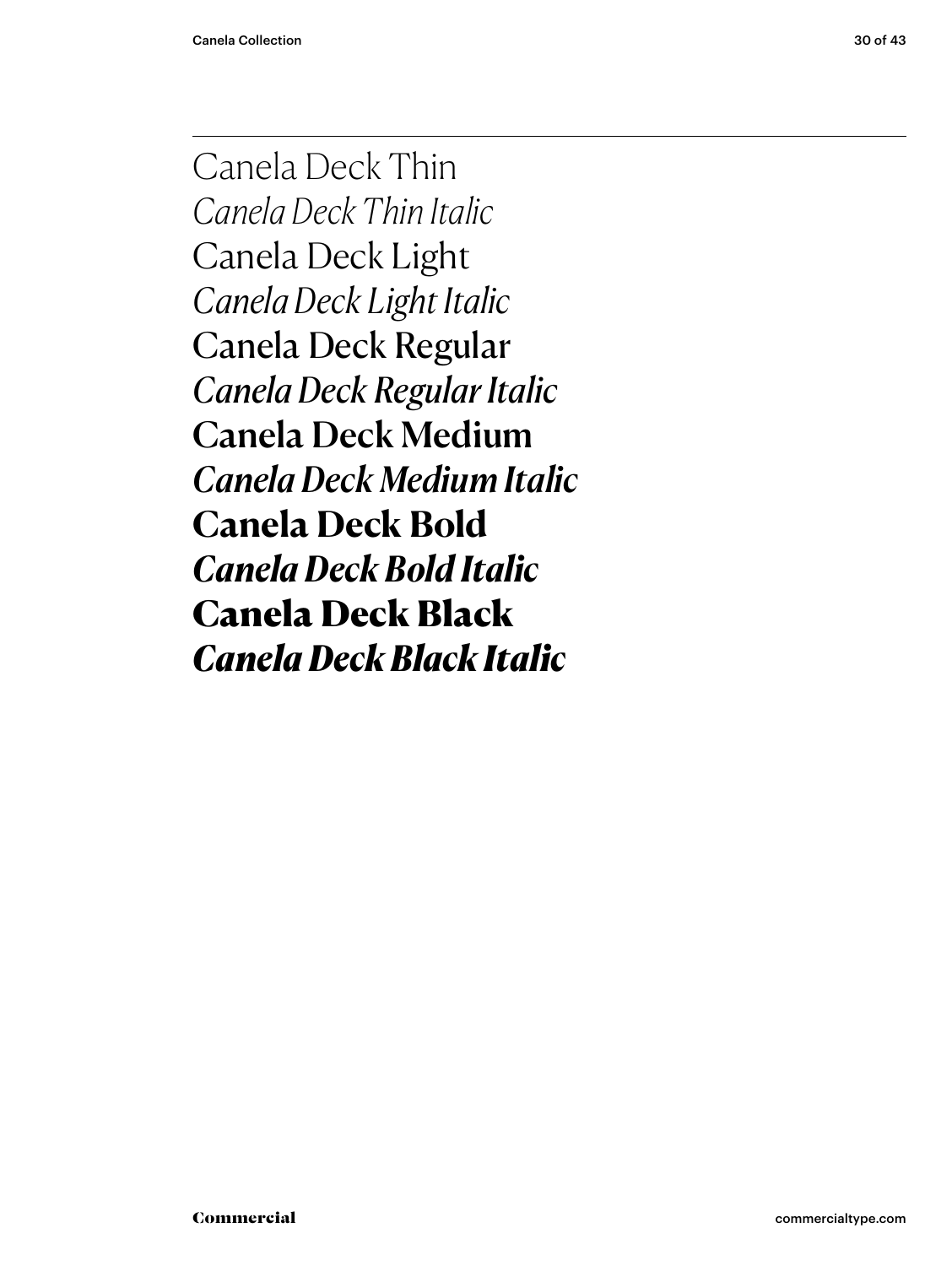MINGGUAN UNTUK PEMELIHARAAN By 2007 they had it all revised & reprinted *MÉLANGE OF WINE, OIL, CEREAL & FRUIT Considered the 'most haunted place in the world'*

CANELA DECK THIN, THIN ITALIC, 24 PT

OLÈHÉ YASA WIWIT ING TAUN 2005 Challenging all notions of representation *TRES TERRITORIOS DE ALTA CALIFORNIA Their daily circulation topped 2,364,579 copies*

CANELA DECK LIGHT, LIGHT ITALIC, 24 PT [OLDSTYLE F

THE 5 MAJOR ARTISTIC ADVANCES Expansive panoramas of this bygone era *DE BONSAITRADITIE KENT ECHTER EEN Tenía una población de 17.643.128 habitantes*

CANELA DECK REGULAR, REGULAR ITALIC, 24 PT [OLDSTYLE FIGURES, ALTERNATE 2 3 4]

APSKATEI PILS VIRTUVJU PRIEKŠĀ The final draft of Eigtved's master plan *ROYAL CASTLE OF WESTERN DWELANĄ Listi yfir þátttökuþjóðir ásamt viðkomandi*

CANELA DECK MEDIUM, MEDIUM ITALIC, 24 PT [ALTERNATE k y]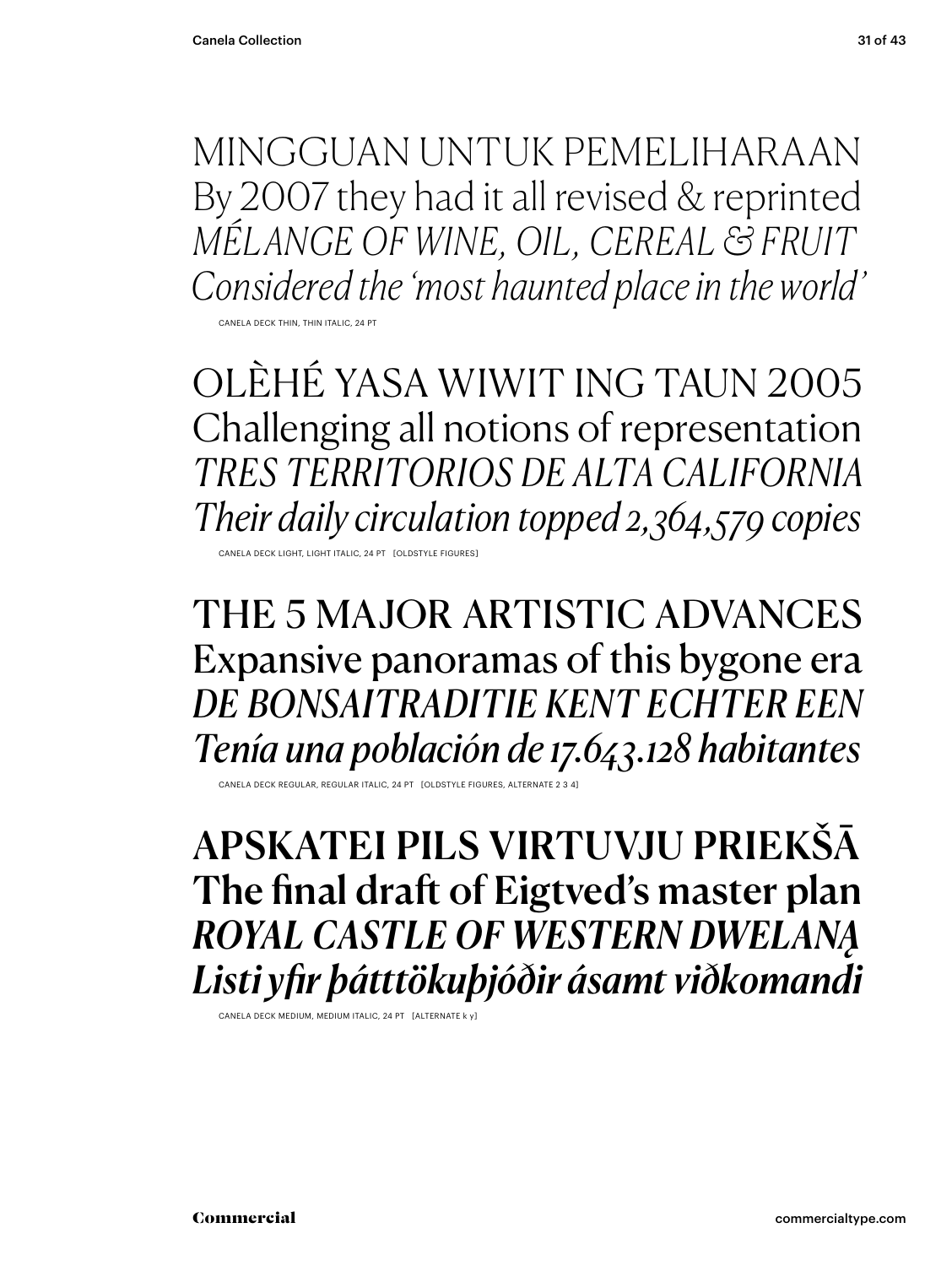### **THE MID-ATLANTIC NORTHEAST Zbog svog iznimno dobrog njuha, ovi** *AUGUSTA NATIONAL'S OPENER IN 2016 Son famosa por la producción de té y café*

CANELA DECK BOLD, BOLD ITALIC, 24 PT

### LEAD CLINICAL PSYCHIATRISTS During the Bundesliga's 18th season *LE PRINCIPALI CARATTERISTICHE DI The harbinger of the earlier Bronze Age*

CANELA DECK BLACK, BLACK ITALIC, 24 PT [ALTERNATE f z]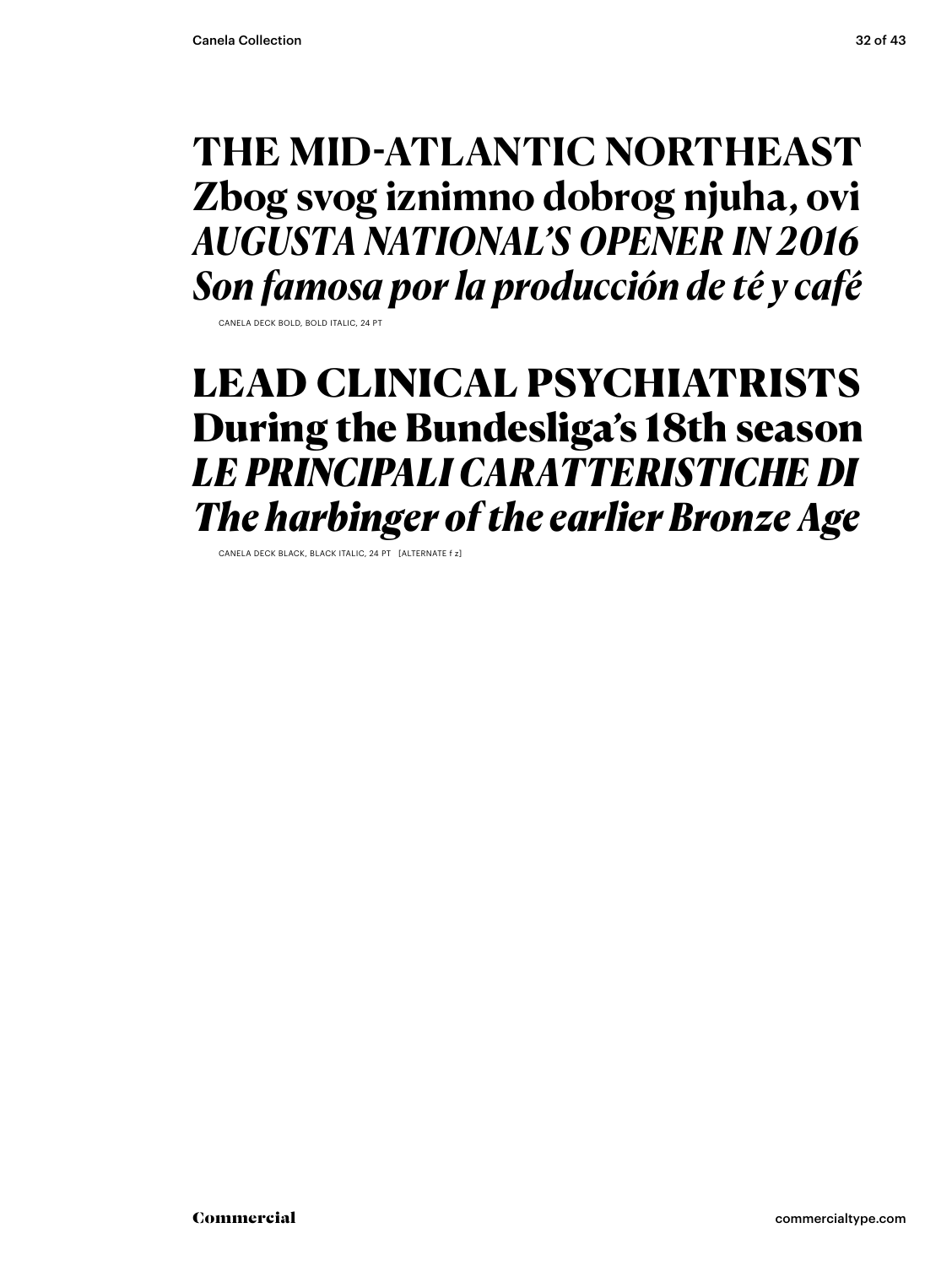### Aromatische druiven CANELA DECK THIN, 48 PT Champions of 2007 CANELA DECK LIGHT, 48 PT

Mânați de condițiile

CANELA DECK REGULAR, 48 PT

## ense coastal zone

CANELA DECK MEDIUM, 48 PT

### **Kepulauan Pelagia** CANELA DECK BOLD, 48 PT

## Era of Radical Art

CANELA DECK BLACK, 48 PT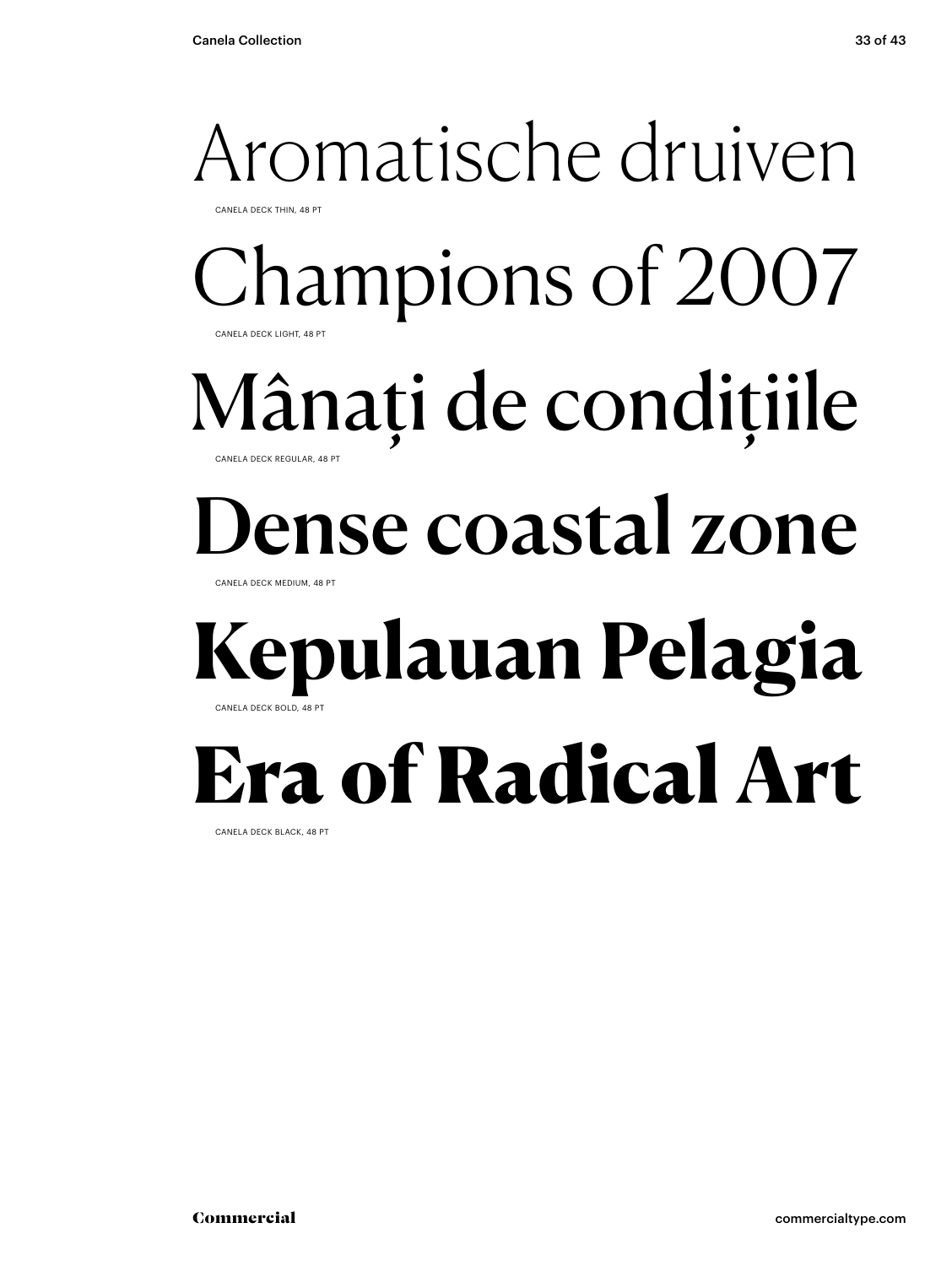

*Před sjednocením Itálie*

AUSTIN NEWS DECK ITALIC, 48 PT

## *Extensive background*

CANELA DECK REGULAR ITALIC, 48 PT

### *Synchronized growth* CANELA DECK MEDIUM ITALIC, 48 PT

## *Veranstaltet jährlich*

CANELA DECK BOLD ITALIC, 48 PT

## *Influences nouvelles*

CANELA DECK BLACK ITALIC, 48 PT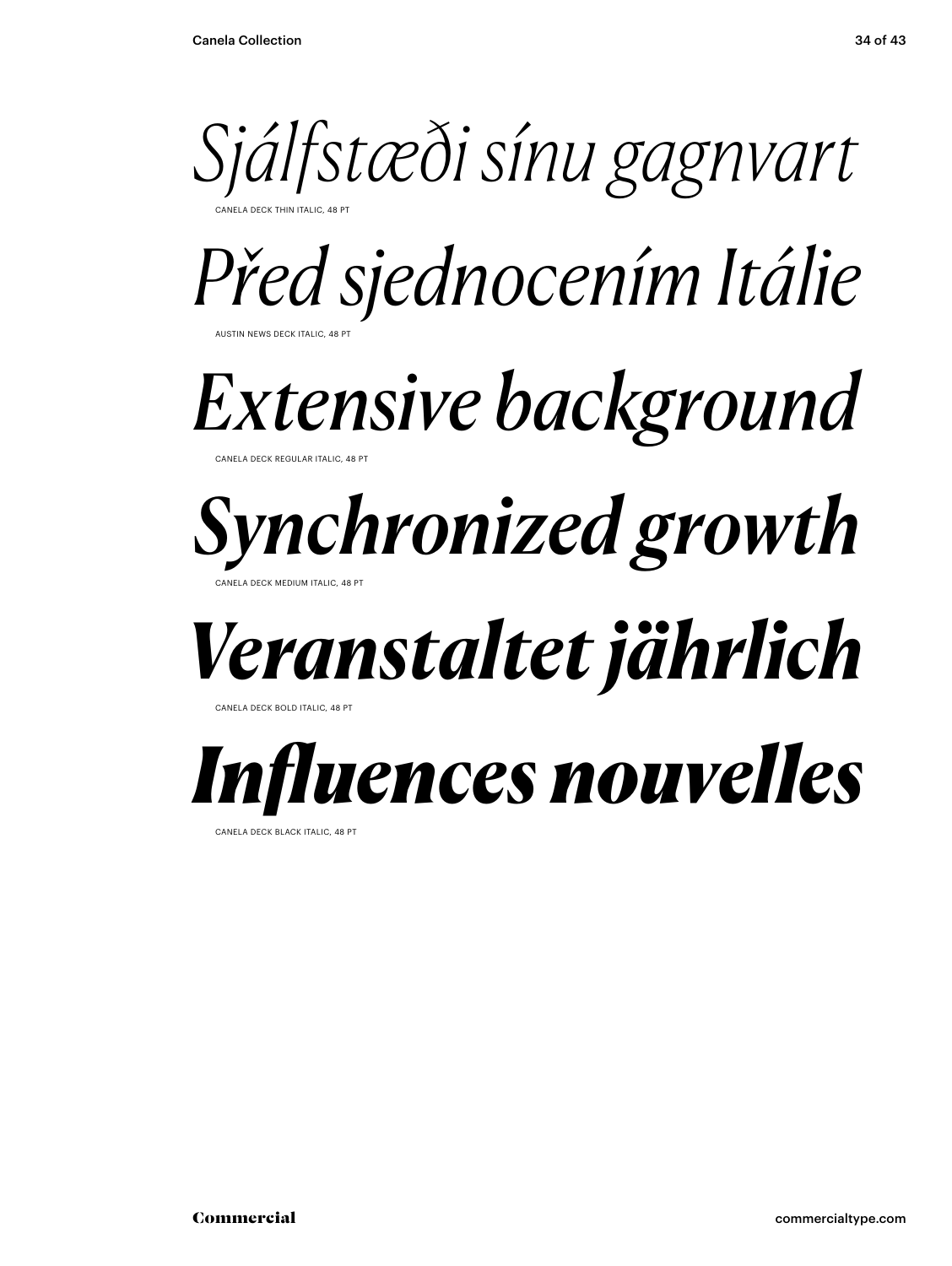### Canela Text

Canela Text is designed to keep the elegance and beauty of the original Canela display face while giving it the robustness it needs to work at smaller sizes.

#### **PUBLISHED** 2018

**DESIGNED BY** MIGUEL REYES

**14 STYLES** 7 WEIGHTS W/ ITALICS

#### **FEATURES**

PROPORTIONAL LINING/OLDSTYLE FIGURES TABULAR LINING/OLDSTYLE FIGURES FRACTIONS (PREBUILT AND ARBITRARY) SUPERSCRIPT/SUBSCRIPT SMALL CAPS SMALL CAP PROPORTIONAL FIGURES

Optimized for use below 20 point, Canela Text brings the grace and distinction of Canela to longer text and small navigational elements. Unlike the more limited weight range found in many text faces, the Canela Text family includes the full range of weights available in the original, from Thin to Black, allowing the extremes to be used at small sizes. Canela Text includes the standard typographic toolkit for setting fine micro typography, such as small caps, tabular figures, and fractions.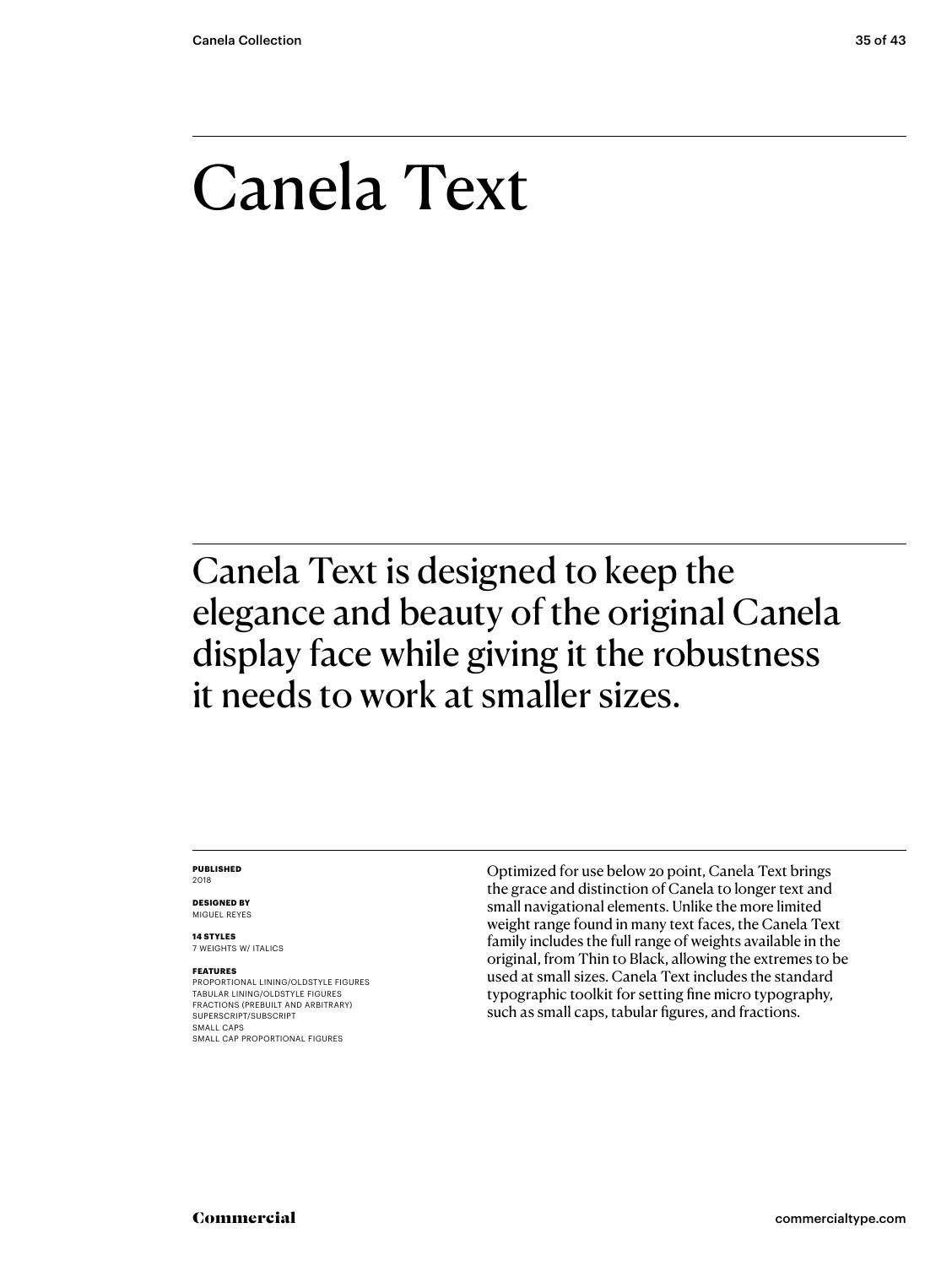Canela Text Thin *Canela Text Thin Italic* Canela Text Light *Canela Text Light Italic* Canela Text Regular *Canela Text Regular Italic* Canela Text Regular No. 2 *Canela Text Regular Italic No. 2* Canela Text Medium *Canela Text Medium Italic* **Canela Text Bold** *Canela Text Bold Italic* Canela Text Black *Canela Text Black Italic*

### The New York Trilogy *The New York Trilogy*

REGULAR & REGULAR ITALIC, 16 PT

The New York Trilogy *The New York Trilogy*

REGULAR NO. 2 & REGULAR ITALIC NO. 2, 16 PT

Different printing methods – and different taste – make for disparate requirements in the overall color of a block of text, so we have included two different Regular weights in the Austin News Text family. Canela Text Regular is lighter and airier, working best at slightly larger sizes and on uncoated paper. Canela Text Regular No. 2 is noticeably darker, giving it a more forceful presence on coated paper and allowing use at smaller sizes.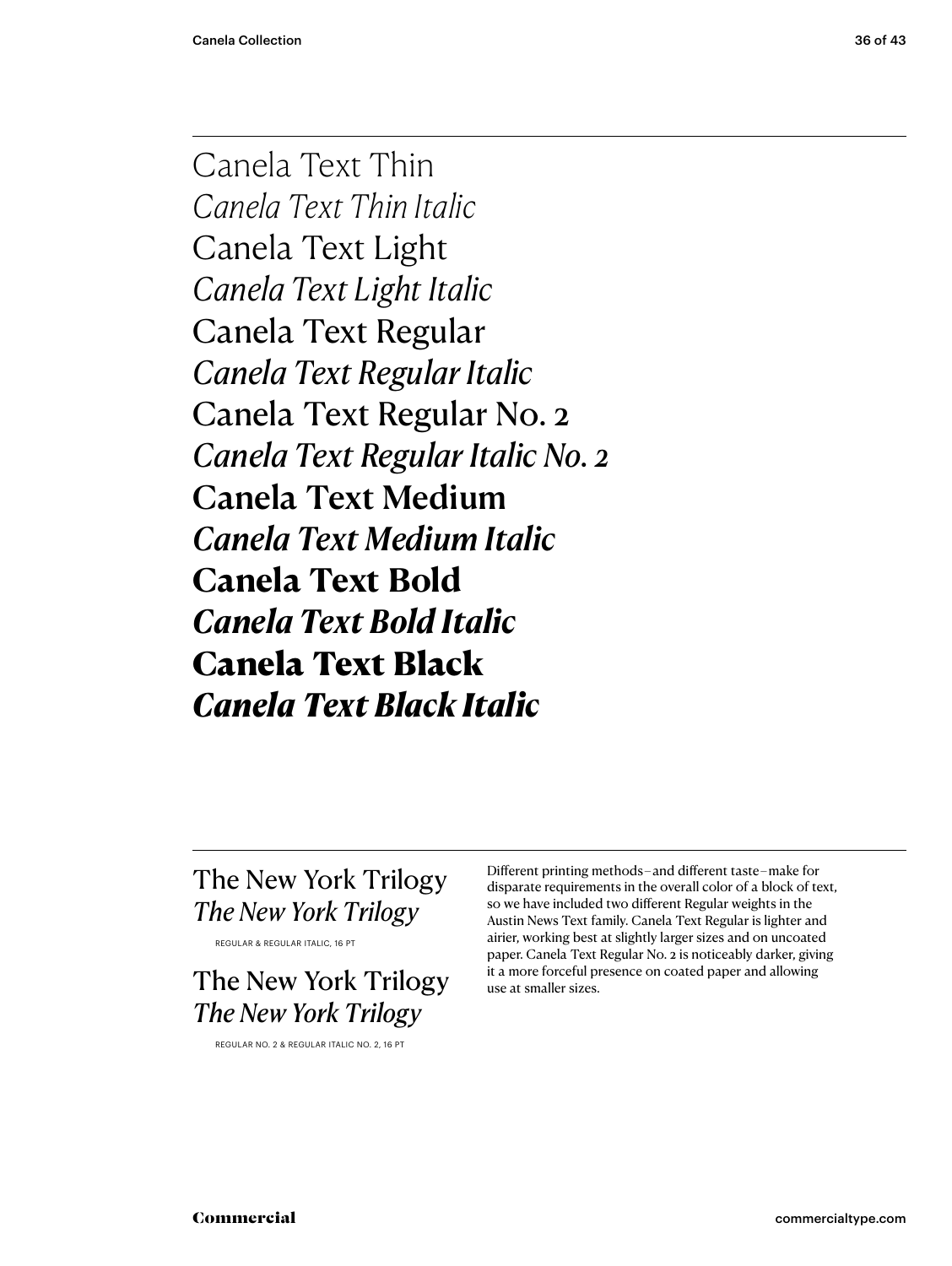UN TALE ATTEGGIAMENTO RIFLETTE CIÒ CHE A review of the 1820 Prometheus Unbound collection *Usually fired at a higher temperature than normal stoneware* CANELA TEXT THIN, THIN ITALIC, 18 PT

DESIGNS FOR A 17,000 SQUARE METER OFFICE Megingreinum heimspekinnar ásamt þekkingarfræði *Keridge's recipe calls specifically for minced lamb shoulder* CANELA TEXT LIGHT, LIGHT ITALIC, 18 PT

JAS PAMAŽU KEIČIA EKONOMIŠKESNI ŠVIESOS All joint projects between NASA, JAXA, esa, and csa *Nazwa "ta meta ta fizyka" oznaczałaby w tym kontekście* CANELA TEXT REGULAR, REGULAR ITALIC, 18 PT [SMALL CAPS, ALTERNATE f y]

THIS "WELLNESS" TREND IS A BIG NEW SHIFT Vuonna 1821 hän muutti New Yorkiin, jossa hän asui *Two days after the recall was cancelled, 61,000 protested* CANELA TEXT REGULAR NO. 2, REGULAR ITALIC NO. 2, 18 PT [ALTERNATE w]

AM 27. MÄRZ 1831 LEGTE ER DEN EID AUF DIE El 24 de abril de 1813, vuelve a escribirle a Peacock *Went on to pursue a professional career in rugby union* CANELA TEXT MEDIUM, MEDIUM ITALIC, 18 PT

**UNE ÉQUIPE DE 60 CHERCHEURS SALARIÉS The S&P 500 Index closed up 3.4% in New York** *Žarulja nazivne snage 150 vata ima otpor od oko 144*

CANELA TEXT BOLD, BOLD ITALIC, 18 PT [ALTERNATE z]

DIN CELE MAI VECHI LANȚURI MUNTOASE Agencies were poised to levy  $E_3.42$  billion fines *These few longstanding geopolitical complications* 

CANELA TEXT BLACK, BLACK ITALIC, 18 PT [ALTERNATE OLDSTYLE 2 3 4]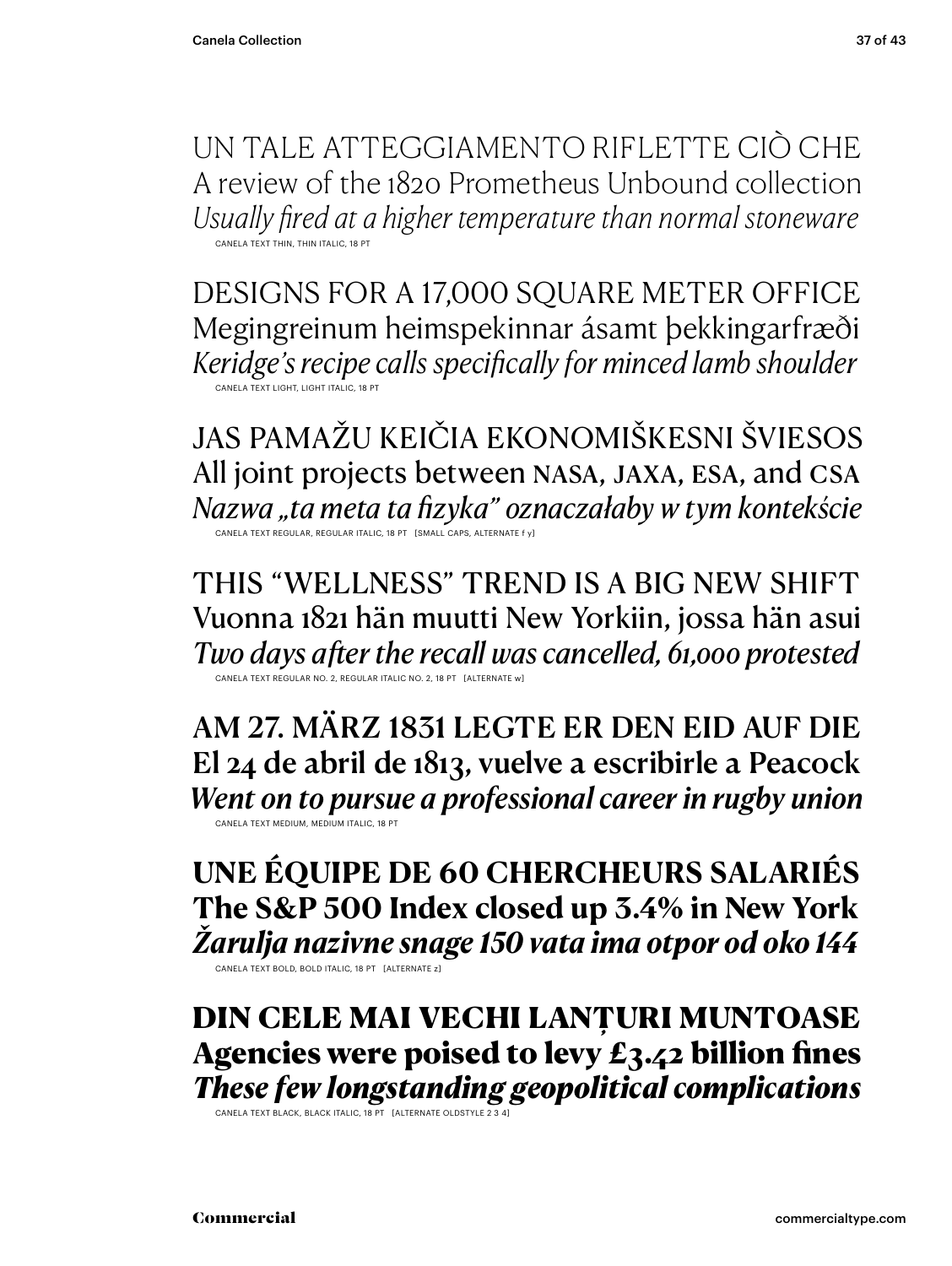CANELA TEXT REGULAR, REGULAR ITALIC, BOLD, 14/18 PT

the spanish war, which began in 1739, and the French war which soon followed it occasioned further increase of the debt, which, on the 31st of December 1748, after it had been concluded by the **Treaty of Aix-la-Chapelle,** amounted to  $£78,293,313.$  The most profound peace of the seventeen years of continuance had taken no more than £8,328,354 from it. A war of less than nine years' continuance added £31,338,689 to it (Refer to James Postlethwaite's *History of the Public Revenue*). During the administration of Mr. Pelham, the interest of the public debt was reduced from 4% to 3%; or at least measures were taken for reducing it, from four to three per cent; the sinking fund was increased, and some part of the public debt was paid off. In 1755, before the breaking out of the late war, the funded debt of Great Britain amounted to £72,289,673. On the 5th of January 1763, at the conclusion of the peace, the funded debt amounted to £122,603,336. The unfunded debt has been stated at £13,927,589. But the expense occasioned by the war did not end with **the conclusion of the peace,** so that though, on the 5th of January 1763, the funded debt was increased (partly by a new loan, and partly by funding a part of the unfunded debt) to £129,586,782, there still remained (according to the very well informed author of *Considerations on the Trade and Finances of Great Britain*) an unfunded debt which was brought to account in that and the following year of £975,017. In 1763, therefore, the public debt of Great Britain, funded and unfunded together, amounted, according to this author, to £139,516,807. The annuities for lives, too, had been granted as premiums to the REGULAR SMALL CAPS REGULAR BOLD **PROPORTIONAL** OLDSTYLE FIGURES REGULAR ITALIC **PROPORTIONAL** LINING FIGURES BOLD REGULAR ITALIC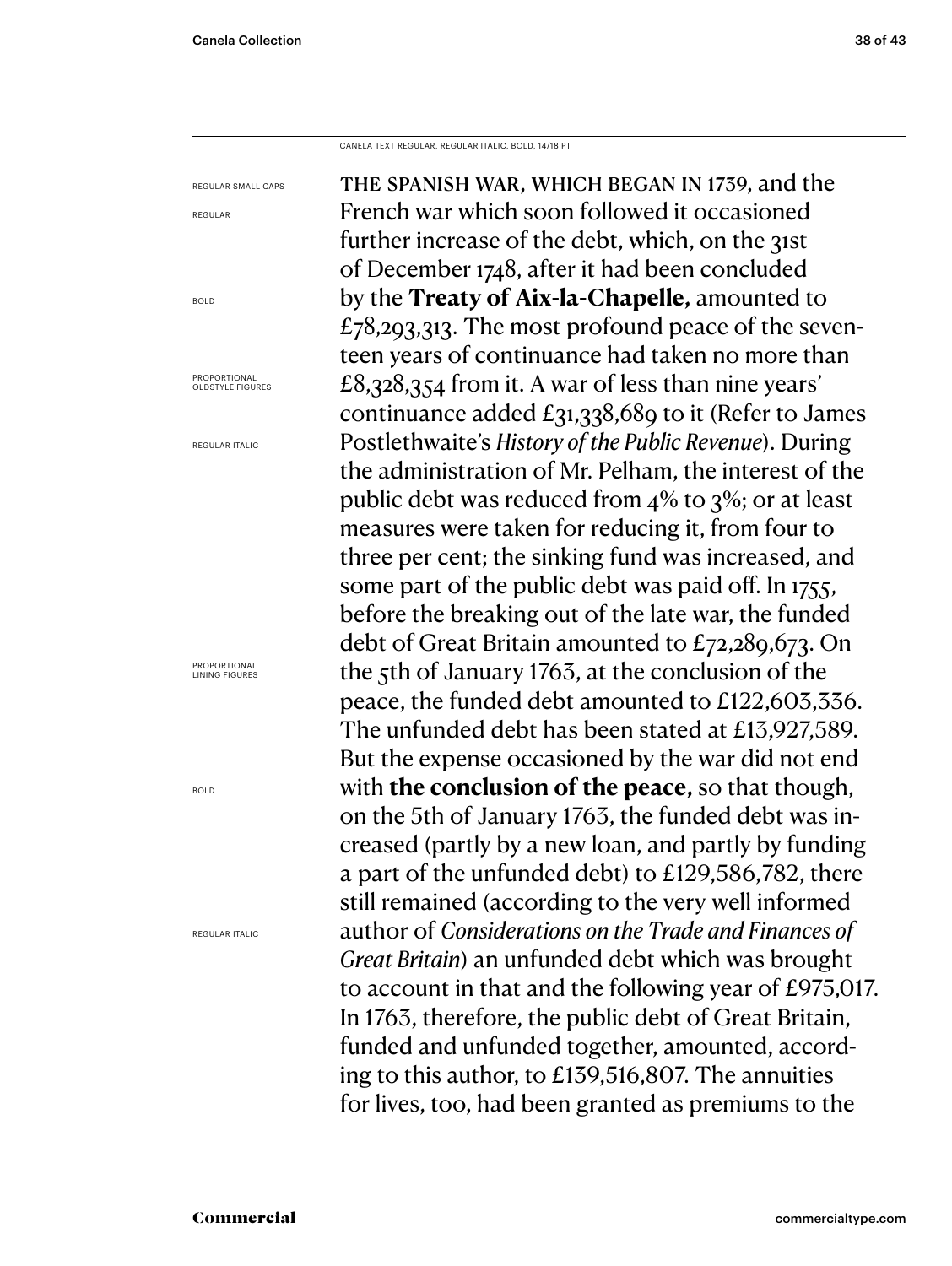EVERY INTRODUCTION to the problems of aesthetics begins by acknowledging the existence and claims of two methods of attack—the *general, philosophical, deductive*, which starts from a complete metaphysics and installs beauty in its place among the other great concepts; and the *empirical*, or *inductive*, which seeks to disengage a general principle of beauty from the objects of aesthetic experience and the facts of aesthetic enjoyment: an example of Fechner's "aesthetics from above and below."

### Methodologies of Aesthetics

The first was the method of aesthetics par excellence. It was indeed only through the desire of an eighteenth-century philosopher, Baumgarten, to round out his "architectonic" of metaphysics that the science received its name, as designating the theory of knowledge in the form of feeling, parallel to that of "clear," logical thought. Kant, Schelling, and Hegel, again, made use of the concept of *the Beautiful* as a kind of keystone or cornice for their respective philosophical edifices. Aesthetics, then, came into being as the philosophy of the Beautiful, and it may be asked why this philosophical aesthetics does not suffice; why beauty should need for its understanding also an aesthetics "von unten." The answer is not that no system of philosophy is universally accepted, but that *the general aesthetic theories* have not, as yet at least, succeeded in answering the plain questions of "the plain man" in regard to concrete beauty. Kant, indeed, frankly denied that the explanation of concrete beauty, or "Doctrine of Taste," as he called it, was possible, while the various definers of beauty as "the union of the Real and the Ideal" "the expression of the Ideal to Sense," have done no more than he. No one of *these* aesthetic systems, in spite of volumes of so-called application of their principles to works of art, has been able to furnish a criterion of beauty. The criticism of the generations is summed up in the mild remark of Fechner, in his "Vorschule der Aesthetik," to the effect that the philosophical path leaves one in conceptions that, by reason of their generality, *do not well fit* the particular cases. And so it

CANELA TEXT THIN, THIN ITALIC, REGULAR, 10/13 PT CANELA TEXT LIGHT, LIGHT ITALIC, REGULAR NO. 2, 10/13 PT

EVERY INTRODUCTION to the problems of aesthetics begins by acknowledging the existence and claims of two methods of attack—the *general, philosophical, deductive*, which starts from a complete metaphysics and installs beauty in its place among the other great concepts; and the *empirical*, or *inductive*, which seeks to disengage a general principle of beauty from the objects of aesthetic experience and the facts of aesthetic enjoyment: an example of Fechner's "aesthetics from above and below."

### Methodologies of Aesthetics

The first was the method of aesthetics par excellence. It was indeed only through the desire of an eighteenth-century philosopher, Baumgarten, to round out his "architectonic" of metaphysics that the science received its name, as designating the theory of knowledge in the form of feeling, parallel to that of "clear," logical thought. Kant, Schelling, and Hegel, again, made use of the concept of *the Beautiful* as a kind of keystone or cornice for their respective philosophical edifices. Aesthetics, then, came into being as the philosophy of the Beautiful, and it may be asked why this philosophical aesthetics does not suffice; why beauty should need for its understanding also an aesthetics "von unten." The answer is not that no system of philosophy is universally accepted, but that *the general aesthetic theories*  have not, as yet at least, succeeded in answering the plain questions of "the plain man" in regard to concrete beauty. Kant, indeed, frankly denied that the explanation of concrete beauty, or "Doctrine of Taste," as he called it, was possible, while the various definers of beauty as "the union of the Real and the Ideal" "the expression of the Ideal to Sense," have done no more than he. No one of *these* aesthetic systems, in spite of volumes of so-called application of their principles to works of art, has been able to furnish a criterion of beauty. The criticism of the generations is summed up in the mild remark of Fechner, in his "Vorschule der Aesthetik," to the effect that the philosophical path leaves one in conceptions that,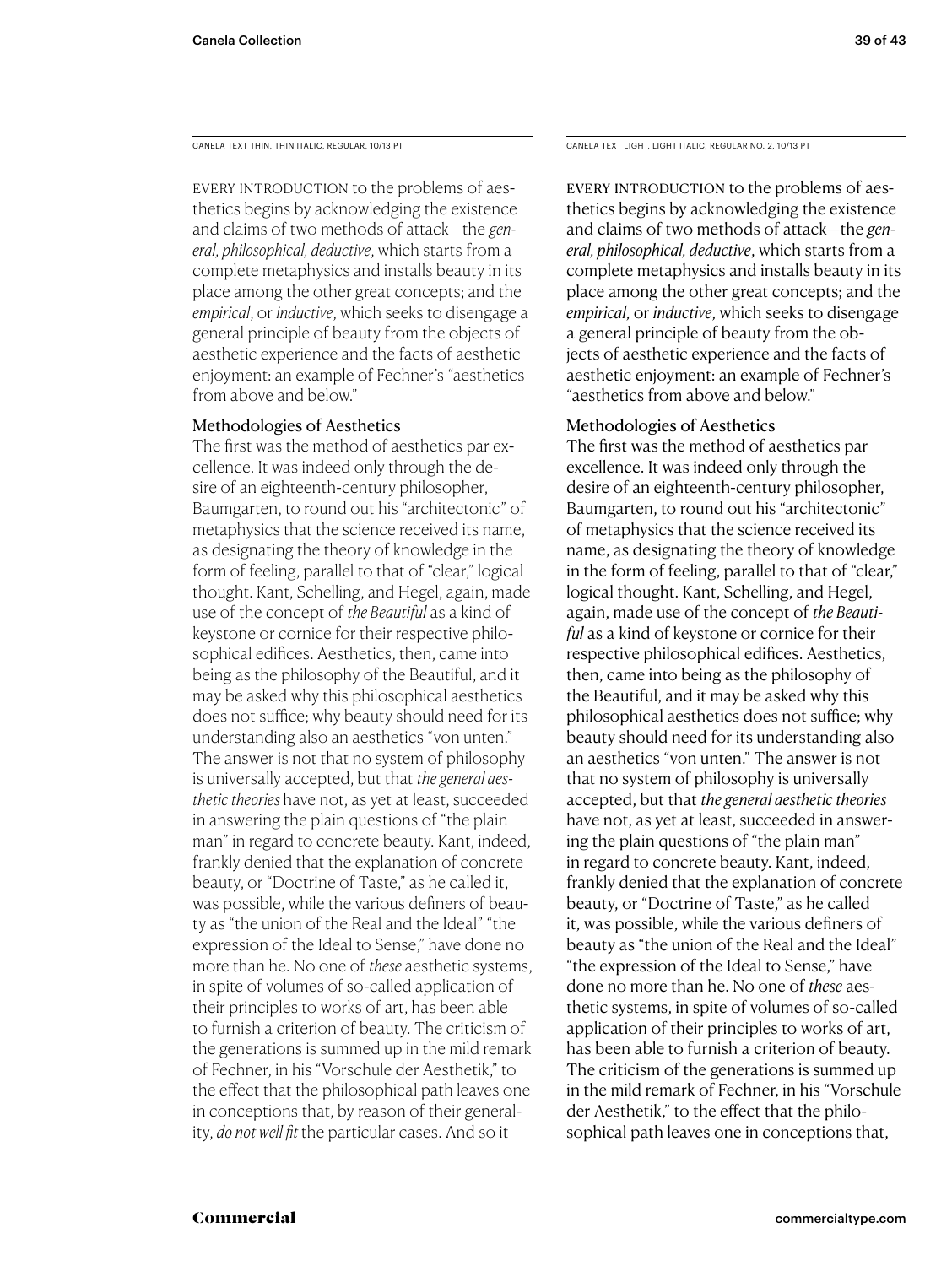CANELA TEXT MEDIUM, MEDIUM ITALIC, BLACK, 10/13 PT CANELA TEXT BOLD, BOLD ITALIC, 10/13 PT

EVERY INTRODUCTION to the problems of aesthetics begins by acknowledging the existence and claims of two methods of attack—the *general, philosophical, deductive*, which starts from a complete metaphysics and installs beauty in its place among the other great concepts; and the *empirical*, or *inductive*, which seeks to disengage a general principle of beauty from the objects of aesthetic experience and the facts of aesthetic enjoyment: an example of Fechner's "aesthetics from above and below."

### Methodologies of Aesthetics

The first was the method of aesthetics par excellence. It was indeed only through the desire of an eighteenth-century philosopher, Baumgarten, to round out his "architectonic" of metaphysics that the science received its name, as designating the theory of knowledge in the form of feeling, parallel to that of "clear," logical thought. Kant, Schelling, and Hegel, again, made use of the concept of *the Beautiful* as a kind of keystone or cornice for their respective philosophical edifices. Aesthetics, then, came into being as the philosophy of the Beautiful, and it may be asked why this philosophical aesthetics does not suffice; why beauty should need for its understanding also an aesthetics "von unten." The answer is not that no system of philosophy is universally accepted, but that *the general aesthetic theories* have not, as yet at least, succeeded in answering the plain questions of "the plain man" in regard to concrete beauty. Kant, indeed, frankly denied that the explanation of concrete beauty, or "Doctrine of Taste," as he called it, was possible, while the various definers of beauty as "the union of the Real and the Ideal" "the expression of the Ideal to Sense," have done no more than he. No one of *these* aesthetic systems, in spite of volumes of so-called application of their principles to works of art, has been able to furnish a criterion of beauty. The criticism of the generations is summed up in the mild

**Every introduction to the problems of aesthetics begins by acknowledging the existence and claims of two methods of attack—the** *general, philosophical, deductive***, which starts from a complete metaphysics and installs beauty in its place among the other great concepts; and the** *empirical***, or**  *inductive***, which seeks to disengage a general principle of beauty from the objects of aesthetic experience and the facts of aesthetic enjoyment: an example of Fechner's "aesthetics from above and below."** 

**methodologies of aesthetics The first was the method of aesthetics par excellence. It was indeed only through the desire of an eighteenth-century philosopher, Baumgarten, to round out his "architectonic" of metaphysics that the science received its name, as designating the theory of knowledge in the form of feeling, paral-**

CANELA TEXT BLACK, BLACK ITALIC, 10/13 PT

EVERY INTRODUCTION to the problems of aesthetics begins by acknowledging the existence and claims of two methods of attack—the *general, philosophical, deductive*, which starts from a complete metaphysics and installs beauty in its place among the other great concepts; and the *empirical*, or *inductive*, which seeks to disengage a general principle of beauty from the objects of aesthetic experience and the facts of aesthetic enjoyment: an example of Fechner's "aesthetics from above and below."

methodologies of aesthetics The first was the method of aesthetics par excellence. It was indeed only through the desire of an eighteenth-century philosopher, Baumgarten, to round out his "architectonic" of metaphysics that the science received its name, as designating the theory of knowledge in the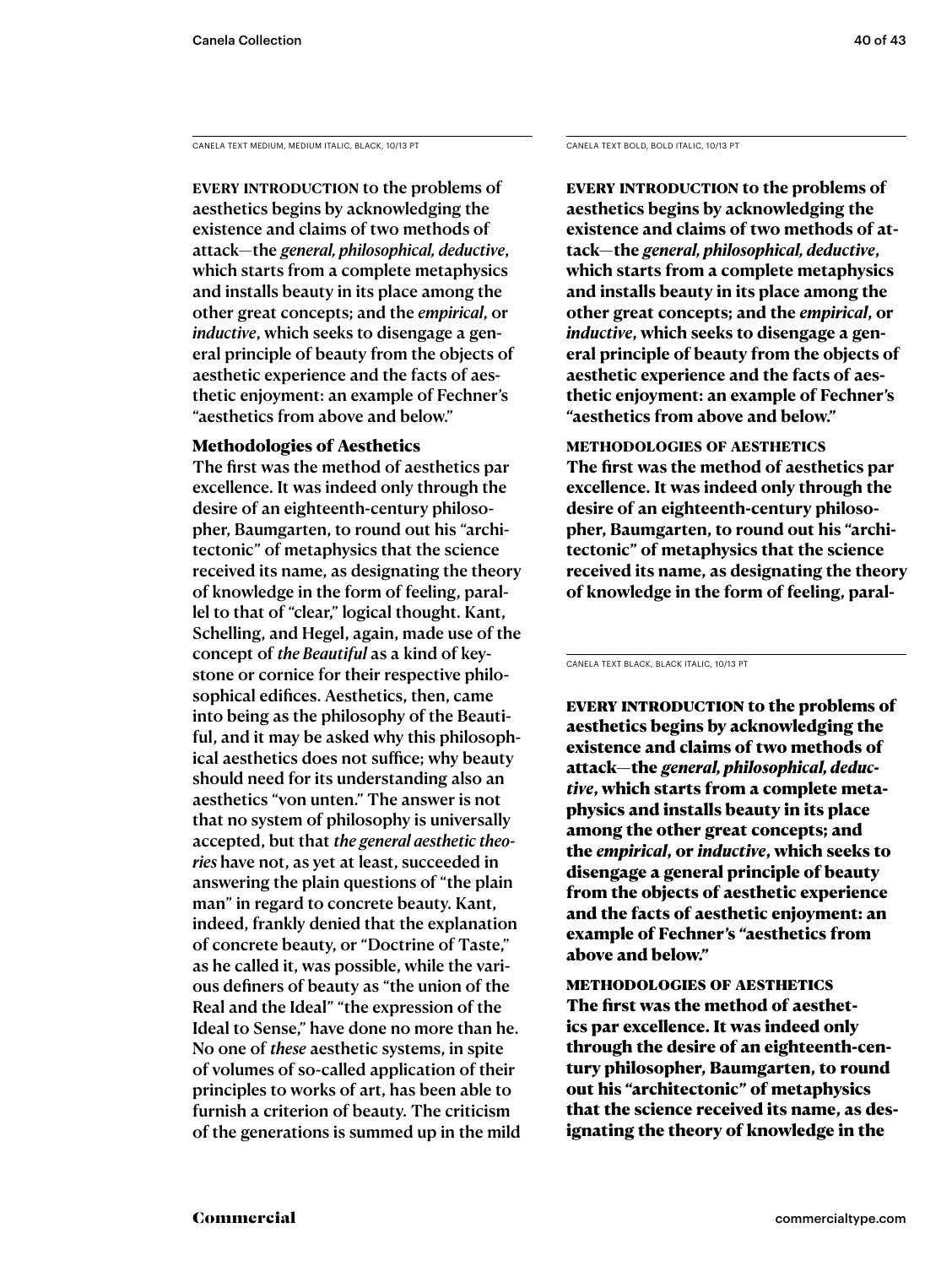CANELA TEXT REGULAR, REGULAR ITALIC, SEMIBOLD, 9/11 PT

EVERY INTRODUCTION to the problems of aesthetics begins by acknowledging the existence and claims of two methods of attack—the *general, philosophical, deductive*, which starts from a complete metaphysics and installs beauty in its place among the other great concepts; and the *empirical*, or *inductive*, which seeks to disengage a general principle of beauty from the objects of aesthetic experience and the facts of aesthetic enjoyment: an example of Fechner's "aesthetics from above and below."

### Methodologies of Aesthetics

The first was the method of aesthetics par excellence. It was indeed only through the desire of an eighteenth-century philosopher, Baumgarten, to round out his "architectonic" of metaphysics that the science received its name, as designating the theory of knowledge in the form of feeling, parallel to that of "clear," logical thought. Kant, Schelling, and Hegel, again, made use of the concept of *the Beautiful* as a kind of keystone or cornice for their respective philosophical edifices. Aesthetics, then, came into being as the philosophy of the Beautiful, and it may be asked why this philosophical aesthetics does not suffice; why beauty should need for its understanding also an aesthetics "von unten."

#### The State of Criticism

The answer is not that no system of philosophy is universally accepted, but that *the general aesthetic theories* have not, as yet at least, succeeded in answering the plain questions of "the plain man" in regard to concrete beauty. Kant, indeed, frankly denied that the explanation of concrete beauty, or "Doctrine of Taste," as he called it, was possible, while the various definers of beauty as "the union of the Real and the Ideal" "the expression of the Ideal to Sense," have done no more than he. No one of *these* aesthetic systems, in spite of volumes of so-called application of their principles to works of art, has been able to furnish a criterion of beauty. The criticism of the generations is summed up in the mild remark of Fechner, in his "Vorschule der Aesthetik," to the effect that the philosophical path leaves one in conceptions that, by reason of their generality, *do not well fit* the particular cases. And so it was that empirical aesthetics arose, which does not seek to answer those plain questions as to the enjoyment of concrete beauty down to its simplest forms, to which philosophical aesthetics had been inadequate. But it is clear that neither has empirical aesthetics said the last word concerning beauty. Criticism is still in a chaotic state CANELA TEXT REGULAR NO. 2, ITALIC NO. 2, BOLD, 9/11 PT

EVERY INTRODUCTION to the problems of aesthetics begins by acknowledging the existence and claims of two methods of attack—the *general, philosophical, deductive*, which starts from a complete metaphysics and installs beauty in its place among the other great concepts; and the *empirical*, or *inductive*, which seeks to disengage a general principle of beauty from the objects of aesthetic experience and the facts of aesthetic enjoyment: an example of Fechner's "aesthetics from above and below."

### **Methodologies of Aesthetics**

The first was the method of aesthetics par excellence. It was indeed only through the desire of an eighteenth-century philosopher, Baumgarten, to round out his "architectonic" of metaphysics that the science received its name, as designating the theory of knowledge in the form of feeling, parallel to that of "clear," logical thought. Kant, Schelling, and Hegel, again, made use of the concept of *the Beautiful* as a kind of keystone or cornice for their respective philosophical edifices. Aesthetics, then, came into being as the philosophy of the Beautiful, and it may be asked why this philosophical aesthetics does not suffice; why beauty should need for its understanding also an aesthetics "von unten."

### **The State of Criticism**

The answer is not that no system of philosophy is universally accepted, but that *the general aesthetic theories* have not, as yet at least, succeeded in answering the plain questions of "the plain man" in regard to concrete beauty. Kant, indeed, frankly denied that the explanation of concrete beauty, or "Doctrine of Taste," as he called it, was possible, while the various definers of beauty as "the union of the Real and the Ideal" "the expression of the Ideal to Sense," have done no more than he. No one of *these* aesthetic systems, in spite of volumes of so-called application of their principles to works of art, has been able to furnish a criterion of beauty. The criticism of the generations is summed up in the mild remark of Fechner, in his "Vorschule der Aesthetik," to the effect that the philosophical path leaves one in conceptions that, by reason of their generality, *do not well fit* the particular cases. And so it was that empirical aesthetics arose, which does not seek to answer those plain questions as to the enjoyment of concrete beauty down to its simplest forms, to which philosophical aesthetics had been inadequate. But it is clear that neither has empirical aesthetics said the last word concerning beauty. Criticism is still in a chaotic state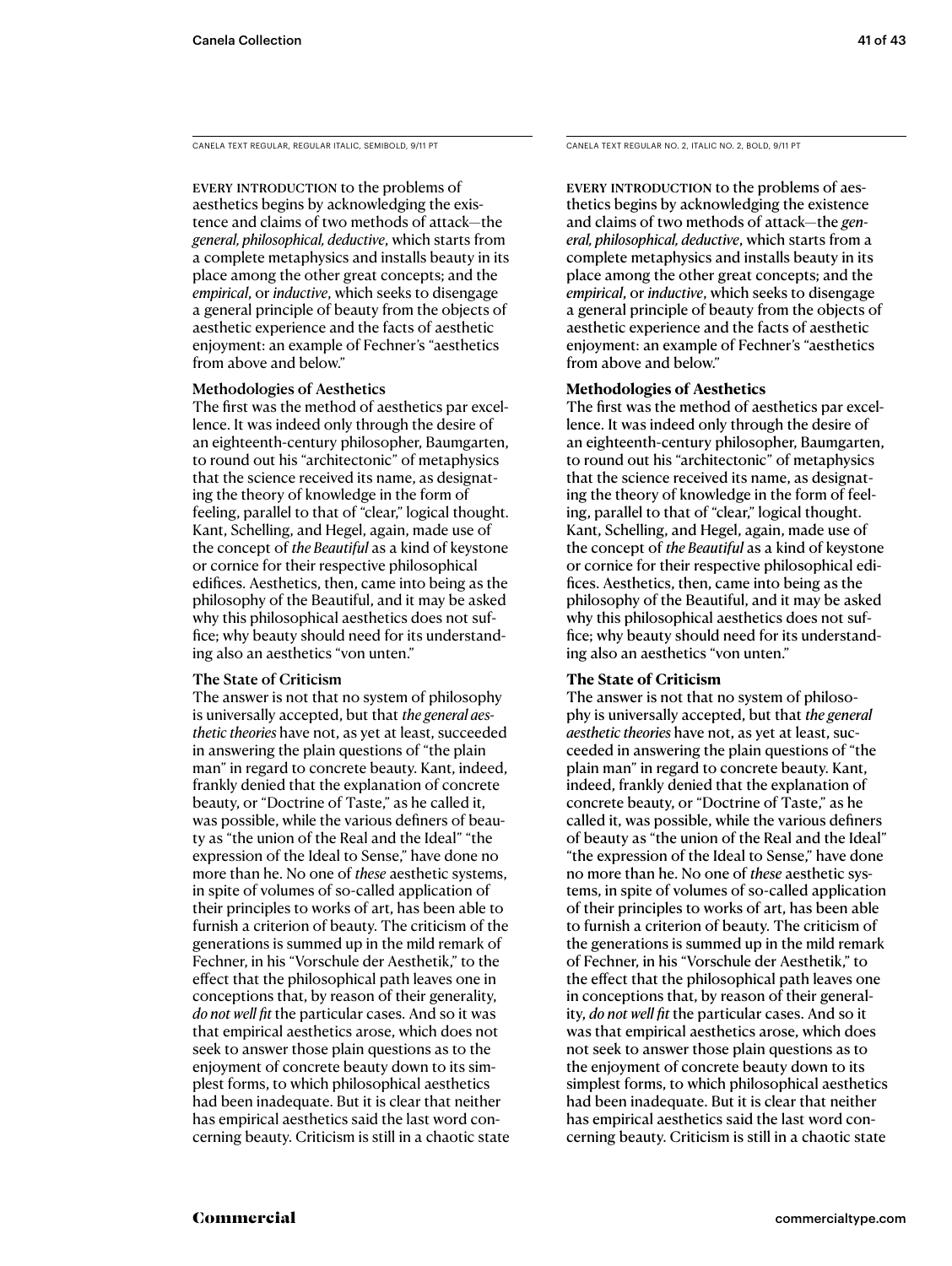CANELA TEXT REGULAR, REGULAR ITALIC, SEMIBOLD, 8/10 PT

EVERY INTRODUCTION to the problems of aesthetics begins by acknowledging the existence and claims of two methods of attack—the *general, philosophical, deductive*, which starts from a complete metaphysics and installs beauty in its place among the other great concepts; and the *empirical*, or *inductive*, which seeks to disengage a general principle of beauty from the objects of aesthetic experience and the facts of aesthetic enjoyment: an example of Fechner's "aesthetics from above and below."

### Methodologies of Aesthetics

The first was the method of aesthetics par excellence. It was indeed only through the desire of an eighteenth-century philosopher, Baumgarten, to round out his "architectonic" of metaphysics that the science received its name, as designating the theory of knowledge in the form of feeling, parallel to that of "clear," logical thought. Kant, Schelling, and Hegel, again, made use of the concept of *the Beautiful* as a kind of keystone or cornice for their respective philosophical edifices. Aesthetics, then, came into being as the philosophy of the Beautiful, and it may be asked why this philosophical aesthetics does not suffice; why beauty should need for its understanding also an aesthetics "von unten."

#### The State of Criticism

The answer is not that no system of philosophy is universally accepted, but that *the general aesthetic theories* have not, as yet at least, succeeded in answering the plain questions of "the plain man" in regard to concrete beauty. Kant, indeed, frankly denied that the explanation of concrete beauty, or "Doctrine of Taste," as he called it, was possible, while the various definers of beauty as "the union of the Real and the Ideal" "the expression of the Ideal to Sense," have done no more than he. No one of *these* aesthetic systems, in spite of volumes of so-called application of their principles to works of art, has been able to furnish a criterion of beauty. The criticism of the generations is summed up in the mild remark of Fechner, in his "Vorschule der Aesthetik," to the effect that the philosophical path leaves one in conceptions that, by reason of their generality, *do not well fit* the particular cases.

#### Ascension of a New Approach

And so it was that empirical aesthetics arose, which does not seek to answer those plain questions as to the enjoyment of concrete beauty down to its simplest forms, to which philosophical aesthetics had been inadequate. But it is clear that neither has empirical aesthetics said the last word concerning beauty. Criticism is still in a chaotic state that would be impossible if aesthetic theory were firmly grounded. This situation appears to me to be due to the inherent inadequacy and inconclusiveness of empirical aesthetics when it stands alone; the grounds of this inadequacy I shall seek to establish in the

CANELA TEXT REGULAR NO. 2, REGULAR ITALIC NO. 2, BOLD, 8/10 PT

EVERY INTRODUCTION to the problems of aesthetics begins by acknowledging the existence and claims of two methods of attack—the *general, philosophical, deductive*, which starts from a complete metaphysics and installs beauty in its place among the other great concepts; and the *empirical*, or *inductive*, which seeks to disengage a general principle of beauty from the objects of aesthetic experience and the facts of aesthetic enjoyment: an example of Fechner's "aesthetics from above and below."

#### **Methodologies of Aesthetics**

The first was the method of aesthetics par excellence. It was indeed only through the desire of an eighteenth-century philosopher, Baumgarten, to round out his "architectonic" of metaphysics that the science received its name, as designating the theory of knowledge in the form of feeling, parallel to that of "clear," logical thought. Kant, Schelling, and Hegel, again, made use of the concept of *the Beautiful* as a kind of keystone or cornice for their respective philosophical edifices. Aesthetics, then, came into being as the philosophy of the Beautiful, and it may be asked why this philosophical aesthetics does not suffice; why beauty should need for its understanding also an aesthetics "von unten."

#### **The State of Criticism**

The answer is not that no system of philosophy is universally accepted, but that *the general aesthetic theories* have not, as yet at least, succeeded in answering the plain questions of "the plain man" in regard to concrete beauty. Kant, indeed, frankly denied that the explanation of concrete beauty, or "Doctrine of Taste," as he called it, was possible, while the various definers of beauty as "the union of the Real and the Ideal" "the expression of the Ideal to Sense," have done no more than he. No one of *these* aesthetic systems, in spite of volumes of so-called application of their principles to works of art, has been able to furnish a criterion of beauty. The criticism of the generations is summed up in the mild remark of Fechner, in his "Vorschule der Aesthetik," to the effect that the philosophical path leaves one in conceptions that, by reason of their generality, *do not well fit* the particular cases.

#### **Ascension of a New Approach**

And so it was that empirical aesthetics arose, which does not seek to answer those plain questions as to the enjoyment of concrete beauty down to its simplest forms, to which philosophical aesthetics had been inadequate. But it is clear that neither has empirical aesthetics said the last word concerning beauty. Criticism is still in a chaotic state that would be impossible if aesthetic theory were firmly grounded. This situation appears to me to be due to the inherent inadequacy and inconclusiveness of empirical aesthetics when it stands alone; the grounds of this inadequacy I shall seek to establish in the